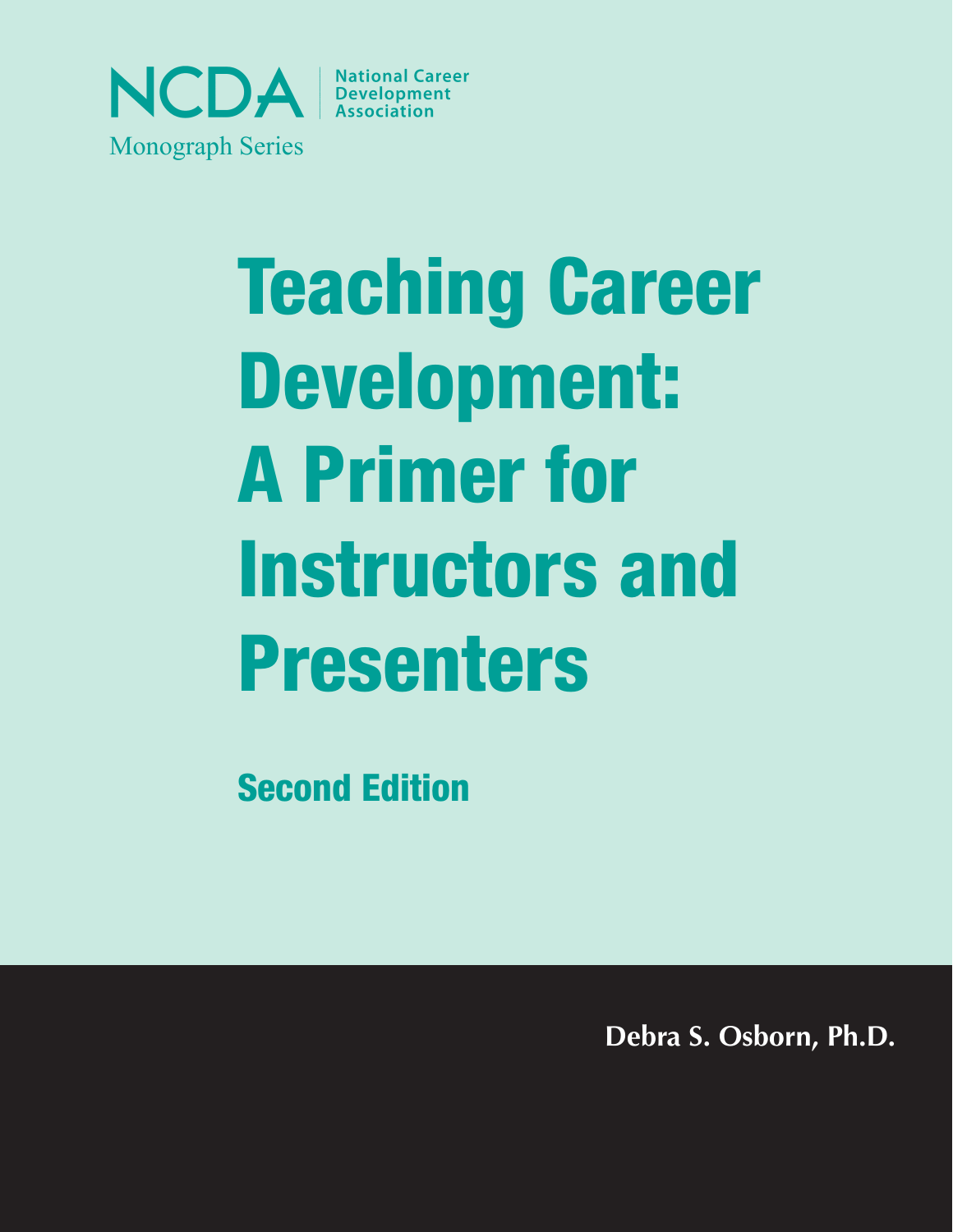National Career Development Association A founding division of the American Counseling Association

NCDA opposes discrimination against any individual based on age, culture, disability, ethnicity, race, religion/spirituality, creed, gender, gender identity and expression, sexual orientation, marital/partnership status, language preference, socioeconomic status, or any other personal characteristic not specifically relevant to job performance. (Approved by the NCDA Board – October 2015)

No part of this book may be reproduced, stored in a retrieval system or transmitted in any form or by any means, electronic, mechanical, or photocopying, recording or otherwise, without the prior permission of the National Career Development Association.

Printed in the United State of America.

© Copyright 2016 by the National Career Development Association 305 North Beech Circle Broken Arrow, OK 74012 Phone: (918) 663-7060 Fax: (918) 663-7058 www.ncda.org

Library of Congress Cataloging-in-Publication Data

Names: Osborn, Debra S., 1968- author.

Title: Teaching career development : a primer for instructors and presenters

 / by Debra S. Osborn. Description: Second edition. | Broken Arrow, OK : National Career Development Association, [2016] | Includes bibliographical references. | Description based on print version record and CIP data provided by publisher; resource not viewed. Identifiers: LCCN 2016019433 (print) | LCCN 2016010076 (ebook) | ISBN 9781885333537 (paperback) | ISBN 9781885333537 (pbk.) Subjects: LCSH: Vocational guidance--Study and teaching. | Career development--Study and teaching. Classification: LCC HF5381 (print) | LCC HF5381 .O886 2016 (ebook) | DDC 371.4/25--dc23 LC record available at https://lccn.loc.gov/2016019433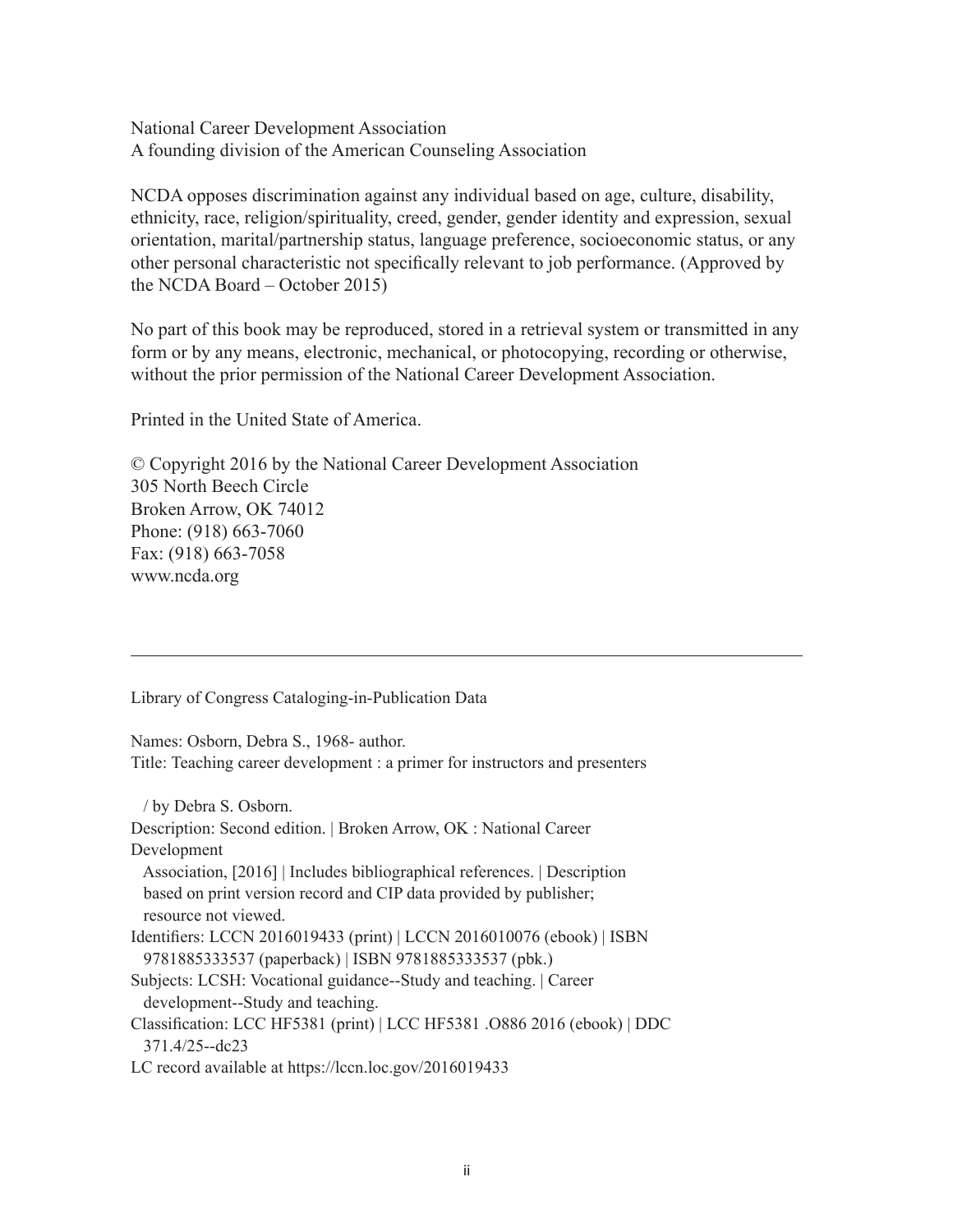# **CHAPTER 8 Teaching Online Career Development Classes**

Teaching online has certainly become more common in the past decade. A study by Quinn, Hohenshil, and Fortune (2002) of CACREP-accredited programs found that all of the core courses are being taught partially or completely online. It is unlikely that the number has decreased as we have moved further into the 21st century. Just because it is being done, though, does not mean that it should be done. There are several considerations you should think through before making the decision to offer an online course. The purpose of this chapter is to highlight these areas prior to embarking on the journey of online teaching and to provide a variety of tools to make the experience more positive for all involved.

Many terms are used interchangeably to refer to online delivery of courses, such as e-learning, online learning, distance learning, and their related terms of e-teaching, online teaching, and distance teaching. Hybrid or blended courses mean that a course is delivered partially online. In addition, traditional face-toface courses may be supplemented by online materials and activities.

To begin with, take a moment to reflect on your experiences with teaching or experiencing online teaching. If you have never taught or taken an online course, think about others you know who have done so. What were some of the comments you heard?

*My Experiences with Online Teaching and Distance Learning:*

## **To Teach or Not Teach Online**

I have been teaching blended and 100% online courses for years. Earlier in my career, as a female faculty member with young children, I wanted to be home during the evenings. A key benefit of online teaching was the flexibility in my schedule. I was able to attend more of my children's swim lessons, read stories, and review homework; I was able to eat supper with my family almost every night. Working at home did require some adjustments. I had to have a computer with a

fast Internet connection. Having a slow Internet service would not work when I needed to spend so much time online. I also needed a backup (such as a local coffee house with free Wi-Fi) in case the connection was spotty. In addition, I had to set aside specific times when I would work online, or else I would spend the entire day and evening checking emails, responding to posts, and grading. At work, I had to deal with perceptions of laziness by my coworkers, philosophical differences about the quality of online teaching, and even resentment because I was not in the office as early or as late as other instructors. I also experienced a dip in my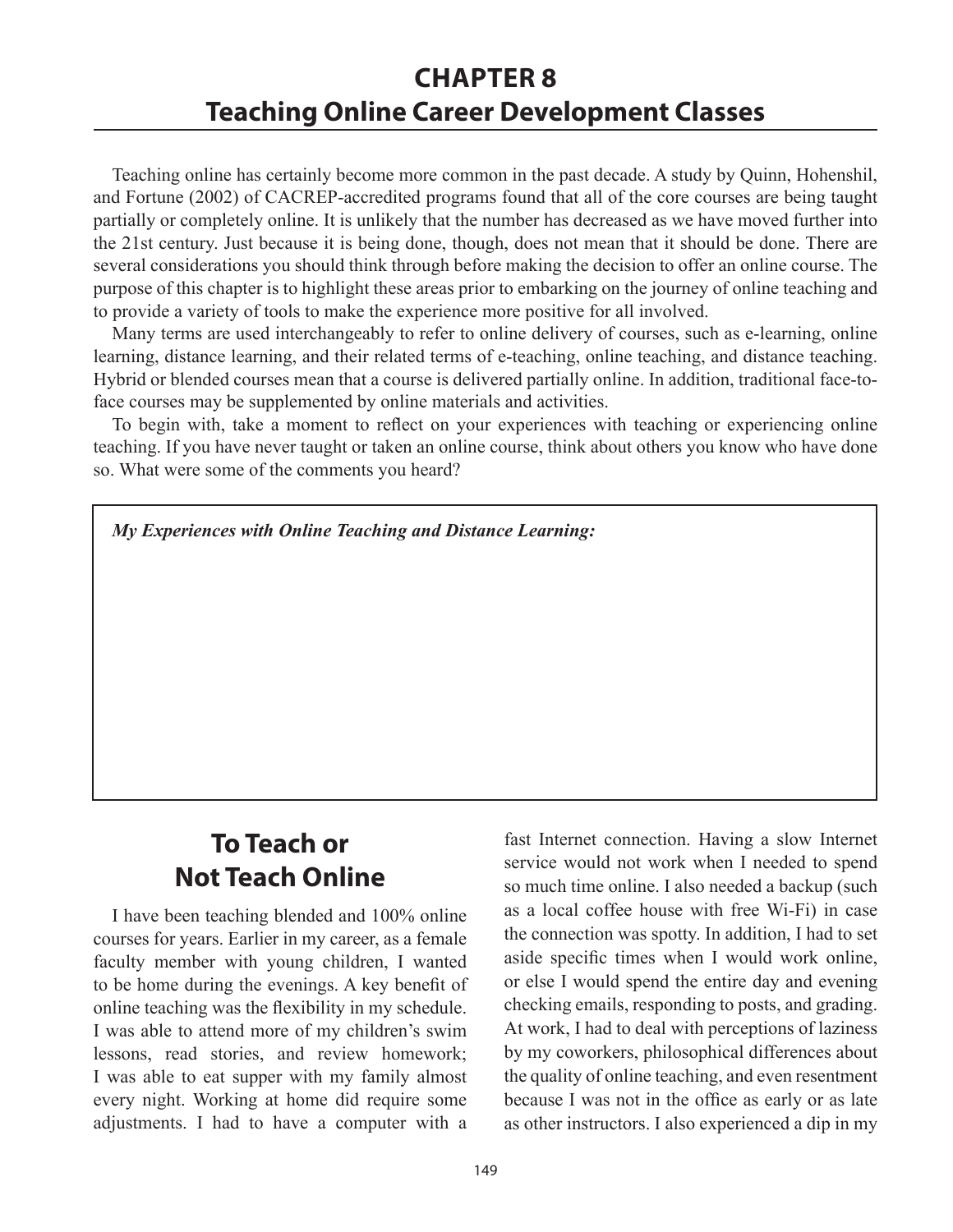course evaluations that I was not prepared for. I spent substantially more time on the online course than the face-to-face one, so this came as a shock. If you are going to dive into online teaching, you need to have a thick skin, a strong philosophy for why you want to offer an online course, and a bit of a risk-taking attitude (however calculated).

## **Online Teaching Rating Exercise**

Consider your responses to items on the e-teaching rating exercise as an indicator of whether or not teaching an online course may be for you.

| ONLINE TEACHING RATING EXERCISE                                                                                        | $1 =$ very low to $5 =$ very high |                |                |                |   |
|------------------------------------------------------------------------------------------------------------------------|-----------------------------------|----------------|----------------|----------------|---|
| How self-motivated am I?                                                                                               | $\mathcal{I}$                     | $\overline{2}$ | 3              | $\overline{4}$ | 5 |
| Basic computer skills (turning it on, using the mouse)                                                                 | $\mathbf{1}$                      | $\overline{2}$ | 3              | 4              | 5 |
| Start and use software programs (including menus and online help)                                                      | $\mathcal{I}$                     | $\overline{2}$ | 3              | $\overline{4}$ | 5 |
| Using a word processor or text editor to enter text                                                                    |                                   | $\overline{2}$ | 3              | $\overline{4}$ | 5 |
| Creating/opening PDF files                                                                                             | $\mathcal{I}$                     | $\overline{2}$ | $\overline{3}$ | $\overline{4}$ | 5 |
| Using a file compression program (e.g., winzip)                                                                        | $\mathcal{I}$                     | 2              | 3              | 4              | 5 |
| Ability to email attachments                                                                                           | $\mathcal{I}$                     | $\overline{2}$ | 3              | $\overline{4}$ | 5 |
| Ability to work through technology problems                                                                            | $\mathcal I$                      | $\overline{2}$ | 3              | $\overline{4}$ | 5 |
| Ability to work at a computer for a long period of time                                                                | $\mathbf{1}$                      | $\overline{2}$ | 3              | $\overline{4}$ | 5 |
| How flexible am I?                                                                                                     | $\mathcal{I}$                     | $\overline{2}$ | 3              | $\overline{4}$ | 5 |
| Ability to navigate the Web                                                                                            | $\mathcal{I}$                     | $\overline{2}$ | 3              | $\overline{4}$ | 5 |
| Ability to problem solve                                                                                               | $\mathcal{I}$                     | $\overline{2}$ | 3              | $\overline{4}$ | 5 |
| Ability to set and honor boundaries                                                                                    | $\mathcal{I}$                     | $\overline{2}$ | 3              | $\overline{4}$ | 5 |
| Ability to give honest feedback                                                                                        | $\mathcal{I}$                     | $\overline{2}$ | 3              | $\overline{4}$ | 5 |
| Excitement about learning new things in new ways                                                                       | $\mathcal{I}$                     | $\overline{2}$ | 3              | $\overline{4}$ | 5 |
| Willingness to share the stage, give up "control"                                                                      | $\mathcal{I}$                     | $\overline{2}$ | 3              | $\overline{4}$ | 5 |
| Ability to chat online                                                                                                 | $\mathcal{I}$                     | $\overline{2}$ | 3              | $\overline{4}$ | 5 |
| Ability to create and moderate a discussion board                                                                      | $\mathcal{I}$                     | 2              | 3              | $\overline{4}$ | 5 |
| Ability to import video and audio into presentations                                                                   | $\mathcal{I}$                     | $\overline{2}$ | 3              | $\overline{4}$ | 5 |
| Knowledge of where to find technical support                                                                           | $\mathcal{I}$                     | 2              | 3              | $\overline{4}$ | 5 |
| Awareness of "netiquette" rules                                                                                        | $\mathcal{I}$                     | $\overline{2}$ | 3              | $\overline{4}$ | 5 |
| Using browsers: Able to enter URLs in the location bar                                                                 | $\mathcal{I}$                     | $\overline{2}$ | 3              | $\overline{4}$ | 5 |
| How to move back and forward between pages                                                                             | $\mathcal{I}$                     | $\overline{2}$ | 3              | $\overline{4}$ | 5 |
| How to use search engines                                                                                              | $\mathcal{I}$                     | $\overline{2}$ | 3              | $\overline{4}$ | 5 |
| How to evaluate a site's worth                                                                                         | $\mathcal{I}$                     | $\overline{2}$ | $\overline{3}$ | $\overline{4}$ | 5 |
| How to refresh or reload pages                                                                                         | $\mathcal{I}$                     | $\overline{2}$ | 3              | $\overline{4}$ | 5 |
| How to save bookmarks                                                                                                  | $\mathcal{I}$                     | $\overline{2}$ | 3              | $\overline{4}$ | 5 |
| How to download files and save them                                                                                    | $\mathcal{I}$                     | $\overline{2}$ | 3              | $\overline{4}$ | 5 |
| Ability to create podcasts                                                                                             | $\mathcal{I}$                     | $\overline{2}$ | 3              | $\overline{4}$ | 5 |
| Support from your colleagues about e-teaching                                                                          | $\mathcal{I}$                     | 2              | 3              | $\overline{4}$ | 5 |
| How introverted am I?                                                                                                  | $\mathcal{I}$                     | $\overline{2}$ | 3              | $\overline{4}$ | 5 |
| How many students am I likely to have in this online course, and how comfortable do I feel in<br>managing that amount? | $\mathbf{1}$                      | $\mathfrak{D}$ | $\overline{3}$ | $\overline{4}$ | 5 |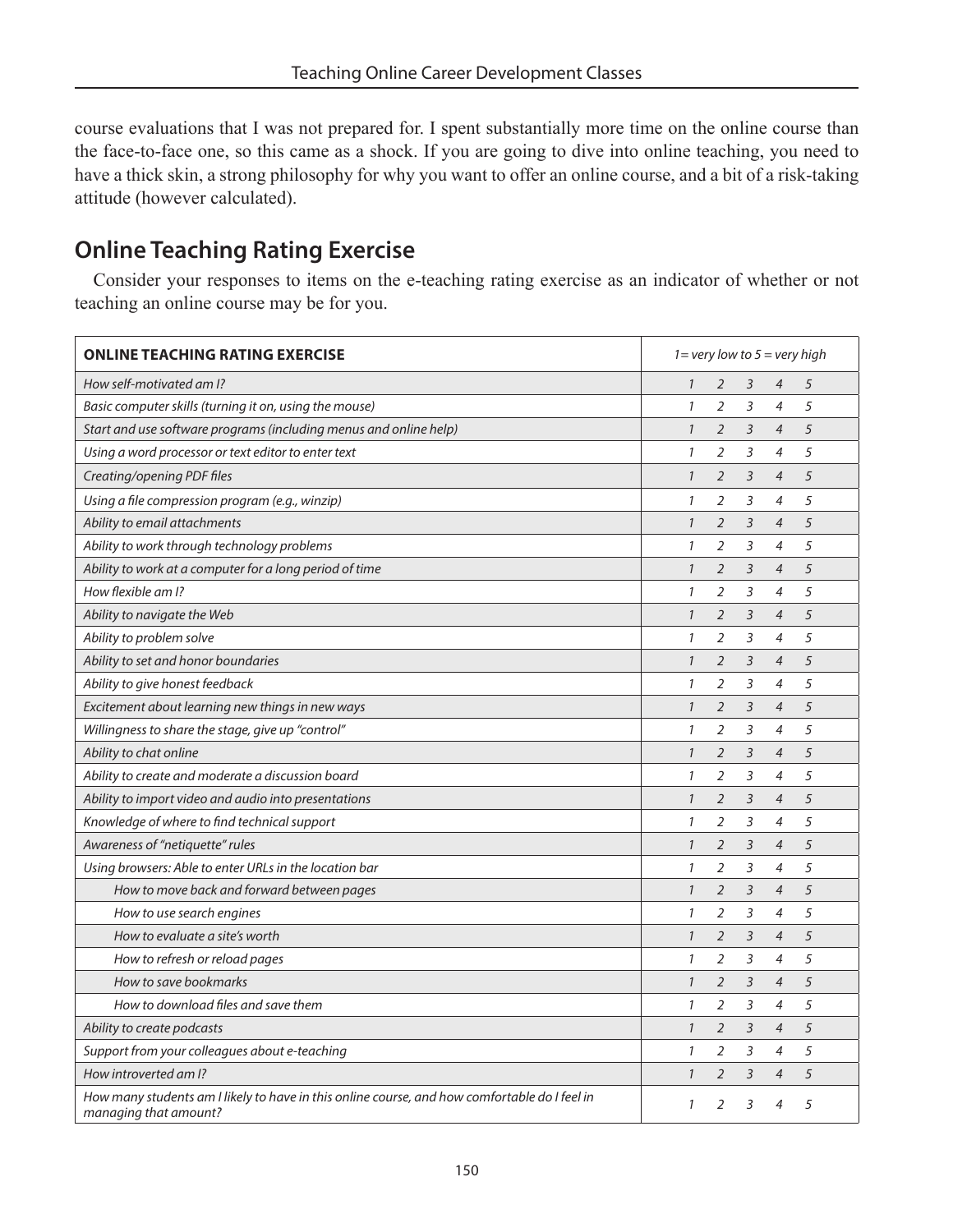This inventory is not a standardized test, but it can be used to highlight areas of strength and weakness with respect to online teaching. If the majority of your self-rankings are "1" or "2," that might suggest that you need additional training prior to offering an online course. Even if you only have two or three items that are rated as a "1," you could use that to determine where you need specific training.

Take a few minutes to reflect on your results. What do these suggest in terms of your readiness to engage in e-teaching? What needs to happen to help you become ready?

#### *Reflection on Online Teaching Rating Exercise:*

Another consideration might be intellectual property rights. To whom does your online course or virtual tools belong? Are they yours? If you move to a different university, can you take your products with you? Each university differs on its policies about this issue. A media specialist may provide you with that information.

# **Forms of Online Teaching**

Online teaching is the marriage of content, pedagogy, and technology. The delivery of online teaching can range in type from the simple act of emailing notes or individual feedback to more complex activities such as podcasting. Ultimately, three types of online teaching exist:

• Web-based: offering a course or workshop completely online; may include synchronous (all users engage online at the same time) and asynchronous teaching (online but does not require that users engage at the same time)

- Web-enhanced: enhancing a face-to-face course with online activities
- Hybrid//blended: a combination of face-toface meetings and online meetings.

When choosing a format, it would be wise to consider both your knowledge and confidence in online teaching as well as your potential students' knowledge, skill, and comfort level with online learning. For example, in a counseling class, it is likely that a number of students are "Social" types and enjoy talking with each other and interacting with the professor. When a class such as this is transformed from a traditional face-to-face course to an online course, the perceived loss of personal interaction is often the number one concern. To meet this particular concern, an online instructor would deliberately create opportunities for interacting and getting to know each other. Some examples of this might include:

- Small online work groups or communities with occasional or regular group assignments
- Weekly journaling, perhaps coupled with sharing in small groups, and having students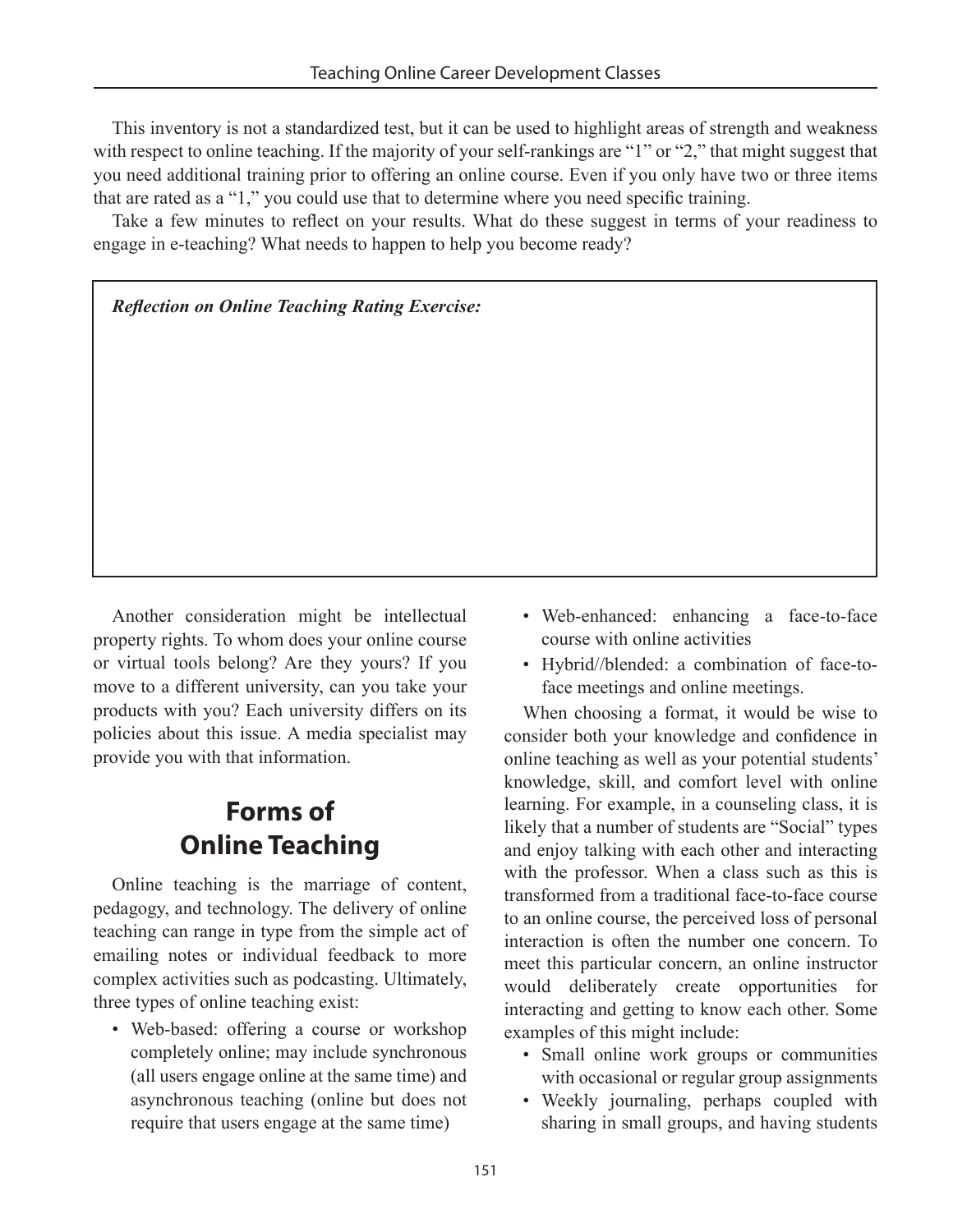take turns summarizing the overall thoughts for the week.

- An introduction forum, inviting pictures and personal information that creates connections
- An anonymous survey and a follow-up matching quiz (worth zero points) on who held what unusual job
- Requesting/requiring a response to someone else's post on discussion boards
- Using a hybrid approach
- Having online-chat office hours
- Calling periodically (if the class is small enough) to check in with class members.

The interaction with students will not be the same as with traditional face-to-face teaching. With effort, though, you can build that connectedness with students in the e-environment. I have found that I am able to invest more with my students, and am convinced that I am making a difference with some students who would have "flown below the radar" in a traditional face-to-face course.

# **Myths of Online Teaching**

If you have never taught online you may have certain preconceptions of what the experience will be like. Some of these are true, others are not. To help prepare for this section, respond with a true or false to the E-Teaching Quiz.

| <b>E-Teaching Quiz</b>                                                                   |                   |
|------------------------------------------------------------------------------------------|-------------------|
| 1. Online teaching takes less time than traditional face-to-face teaching. True False    |                   |
| 2. Online teaching is easier than face-to-face teaching.                                 | $True$ False      |
| Students prefer online courses to traditional courses.<br>3.                             | <i>True</i> False |
| 4. Your colleagues will appreciate the fact that you are teaching online. True False     |                   |
| 5. It is really hard to get to know your students in an online course. True False        |                   |
| 6. Teaching online requires a different skill set than teaching face-to-face. True False |                   |
| 7. Only self-motivated students will only be successful in an online course. True False  |                   |
|                                                                                          |                   |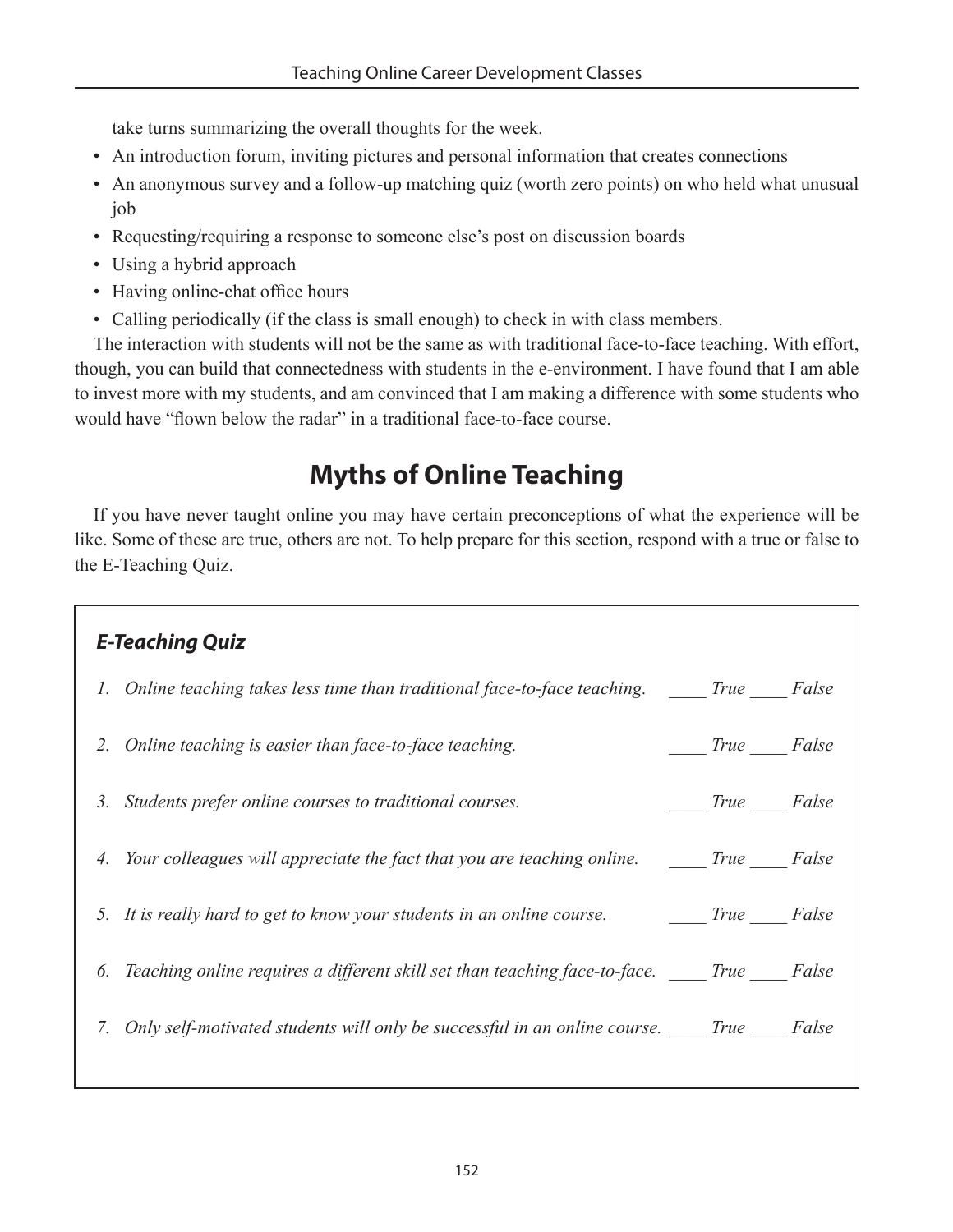Let's take each item one by one.

#### **1. Does online teaching takes less time than traditional face-to-face teaching?**

Because it is online, it is assumed that teaching online will take less time. When I first started teaching online, I would hear comments about how easy that must be. You set it up and it runs itself, right? True – somewhat. A certain amount of repetitiveness is there each time you teach a course, however, that is no different in a face-to-face course. While you may make some adjustments to your lectures each semester, the main content is likely to remain the same. There is a tremendous amount of time spent on setting up an online course, much more so than in setting up a face-to-face course. It is easy enough in a face-to-face class to change a presentation slide at the last minute, but if you have created a video lecture, making any change often requires a complete redo of that file. You also have to know that your presentations and supplementary materials (videos, audios, links, etc.) work on various platforms and browsers, whereas in face-to-face, the main platform is you.

What about once the course is designed? Then it becomes less time consuming, right? Wrong. Unless you use self-grading quizzes each week and no discussion questions, you will be spending a great deal of time looking at students' posts, responding to pleas for help, and creating other supporting documents, such as how to chat politely or how to forward emails. Plus, aside from the time you spend preparing for a traditional class, when the in-class time is over, you are done until the next class (except for office hours). With an online class, no matter how many times you teach it, you will quickly come to the realization that your course is always running for at least one student 24 hours a day, 7 days a week.

#### **2. Is online teaching easier than face-to-face teaching?**

When I first started teaching online, I would have answered, "Absolutely" to that question. You take your lectures, put them online, and have students answer a question or take a quiz. In my mind, I had given these students the same information that I gave to my face-to-face students, so I was teaching. The problem was that "dumping" my notes onto an online course was not teaching.

I had to adopt a new type of philosophy about teaching and how students learn, and this inadvertently impacted my face-to-face courses in a positive way as well. Instead of a long 7–10 page written lecture, I had to find a way to break my lectures into smaller, more digestible bites. I started having more bullets, and I created more opportunities for self-reflection at the end of each lecture segment. I also wanted to make sure students were reading the textbook, so I deliberately included questions about the readings in the textbook, such as "In your text, the author describes personal agency. This is an important concept to understand. Which of the following is the definition the author gives for this term?" Another way to do this is to refer them to a table or chart in the book and spend some time interpreting it.

I do believe online teaching is easier than faceto-face teaching, at least for me. This may have to do with the number of times I have taught online, my love for technology and trying new things, and also with my being more introverted and less demonstrative in front of a group. Instead of being excited by a hearty classroom discussion, I am usually exhausted by it. In an online environment, I can read and reflect on student discussions in smaller chunks of time. Other instructors who thrive off of classroom discussion or enjoy performing in the classroom may find the transition to online teaching more difficult. The first time that you do anything you will experience difficulties and frustrations, but it does get easier over time.

A side note here: When I taught my first online course, only one other person in our department had taught one, and it was for eight school psychology students. My first class was for more than 20 students. Given that I had never taught online before, I did the best I could, and decided to make the course as similar to the face-to-face course as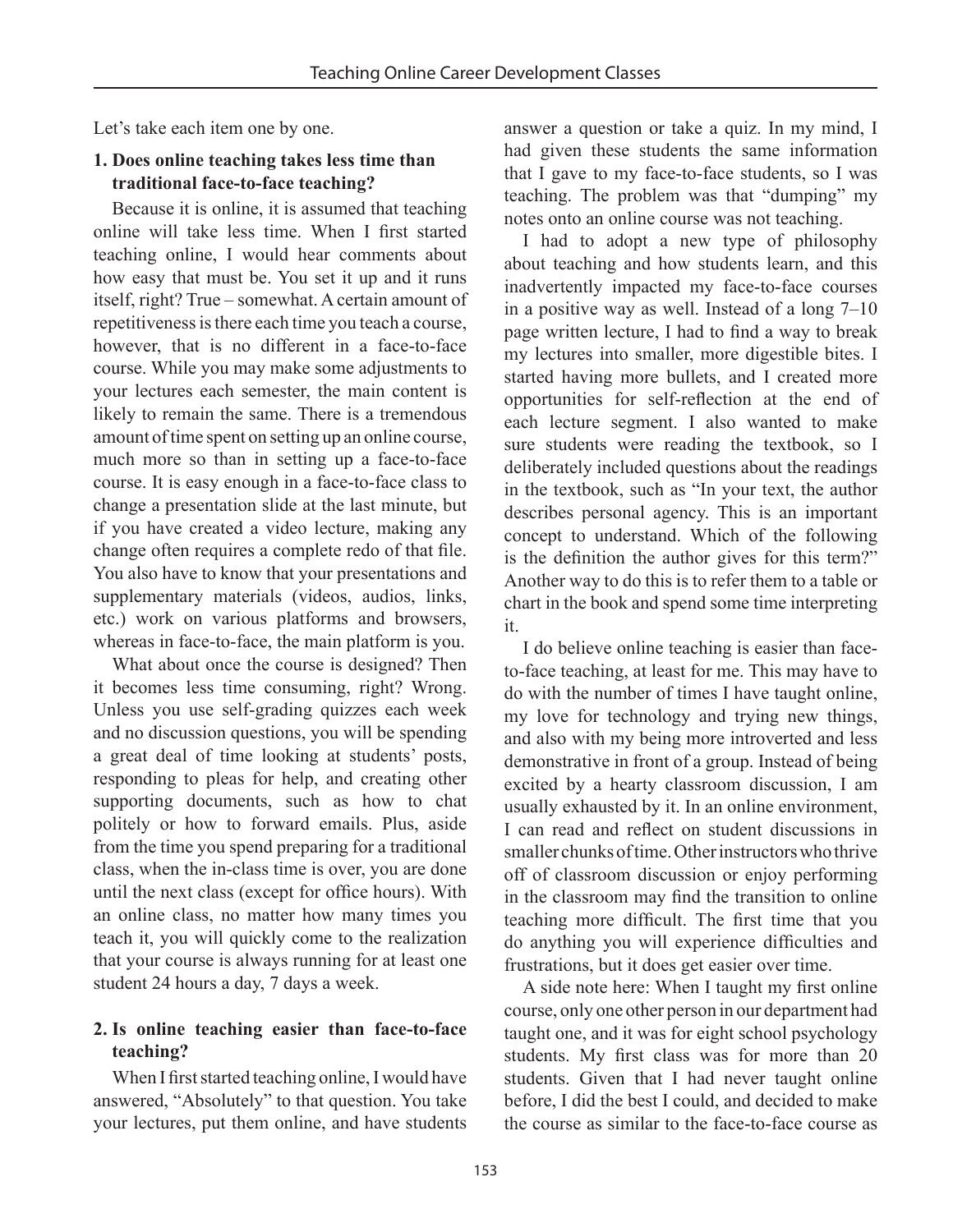possible. If I had four discussion questions that students usually responded to in the face-to-face environment, I had four questions in the online environment. What I did not realize was that I did not grade or respond to each person's comments in the face-to-face environment; we simply discussed the questions. In an online course, though, I felt that I had to do that so students would know I had heard their thoughts. I completely underestimated the amount of time it would take for me and the students. Thus, I would recommend if at all possible, to start with a smaller group until you get a good feel for the timing, which assignments are most useful, etc. Even after teaching online for almost ten years, I still cringe when I have an online class that is nearing 20 students. If it is not possible to have a smaller class, look to alternate weeks with respect to discussion questions and quizzes, or find ways that demand less of your time to read (for example, requiring a check plus, straight check, or check minus for their individual posts and only responding to the group summary post).

#### **3. Do students prefer online courses to traditional courses?**

Some do, some do not. I have students who are delighted to be taking an online course, mainly because it is more individualized and more convenient. Others are excited because they think an online course will be a lot easier than a face-toface course. Then there are others who do not want to take an online course, especially in a counseling program. It could be their personalities, that they thrive on being physically close to their peers and instructor and desire the nonverbal behaviors that are difficult to achieve online. Some have philosophical disagreements with taking an online course, believing that someone who will be working in an interpersonal field should not be taking courses online. Others do not think that they are getting their money's worth for the course when it is online, making statements such as, "I had to teach myself the material." This is especially challenging when students are charged more for taking an online course than a face-toface course.

Another factor that can impact a student's attitude toward taking an online course is their prior online learning experiences. Online course delivery can vary greatly from instructor to instructor. There are instructors who create courses that are simply the read-and-take-a-test format. Other instructors may have a poorly designed course or failed to respond regularly. Others can be overzealous (like myself in the early days) and unknowingly create an overly demanding course that is near impossible to complete successfully. All of these can negatively impact a student's opinion about online learning.

One study found that while students in an online course outperformed those in traditional or hybrid courses, their course satisfaction was lower, as indicated in course evaluations (Lowenthal, Bauer, & Chen, 2015). Some of this may be due to the type of questions on the evaluations that may not be appropriate for online courses. For example, asking whether a teacher is on time to class or available outside of class time are inappropriate questions, as an online instructor is always in class and responds at varied times. Still, students will mark these items as lower, and you may see a sag in your student evaluations once you have made the switch to teaching online.

At some universities, having less than a 4.0 average for teaching may be a definite negative. The good news is that the evaluations tend to improve, or at least stabilize over time, in my experience. You have to be willing to risk lower evaluations when you first start teaching online and then try to make improvements each semester. Also realize that you run the risk of lower evaluations whenever you try something new in the online course. You probably do not want to rely on student evaluations as the sole source of the effectiveness of your course regardless of how the course is delivered, but definitely with an online course you want more than one point of evaluation. In addition, you might want to measure against variables other than satisfaction,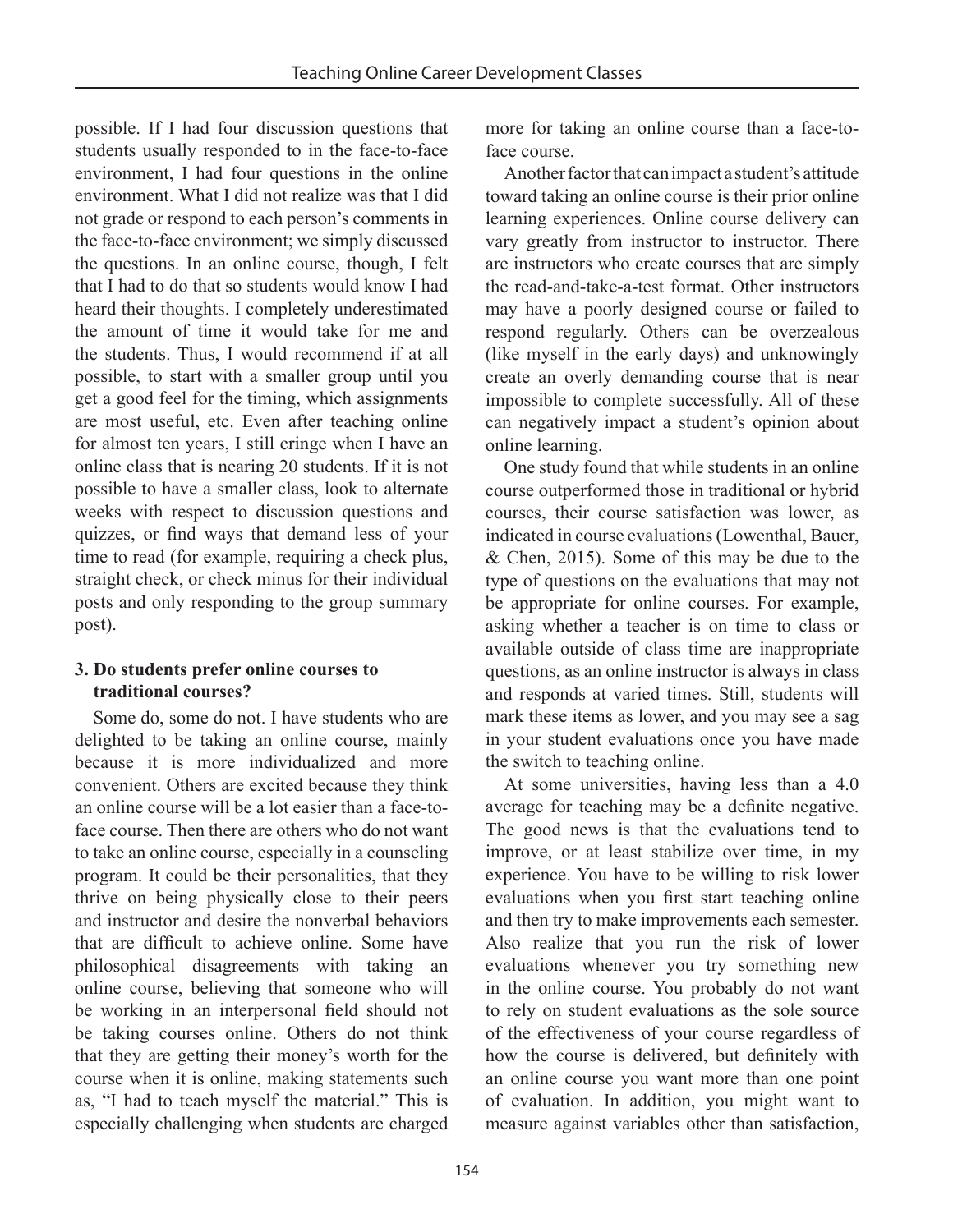such as accomplishment of learner outcomes, engagement, and so forth. Or, you could invite someone to observe your class and write a letter outlining their impressions. You could have a midpoint anonymous survey to get a feel for how things are going. This is especially important in a completely online class, where it is hard to pick up on what individuals are experiencing. In my case, it showed how my courses had steadily improved over time.

#### **4. Will your colleagues appreciate the fact that you are teaching online?**

Not necessarily, and probably not unless they have taught online or your course is part of an online program. I have found colleagues to be very cautious, pessimistic, and dismissive of the value of online courses, for many of the reasons outlined above. They may question if you can really teach certain skills or content online, and whether or not students can actually learn in that environment. They may believe that teaching online is far easier and less time consuming than teaching face-toface, and resentment may begin to build because

of the misperception that you are taking an "easy way out" of teaching. I have had more than one person comment, "Well, your course is online you just set it up and let it run itself." Nothing could be farther from the truth, but it is not often that one hears these statements being made about teaching the same face-to-face course year after year.

I have found it useful to spend time with colleagues showing them what I do online. You might also consider having some of your colleagues do a brief guest lecture in your online course. Another option is to invite a colleague to review your course. This way, they become familiar with what you are doing. There are less formal ways of overcoming this myth. For example, when I was doing an online chat that allowed students to verbally present their PowerPoint presentations, I grabbed any faculty member who walked by and showed them briefly what was happening. Similarly, I have made screen grabs (see Figure 8.1) of classes being conducted in Second Life or in a Tweet Chat and sent them to colleagues as "this is happening right now!" notices.



**Figure 8.1 Screen-grabs of Online Course Activities**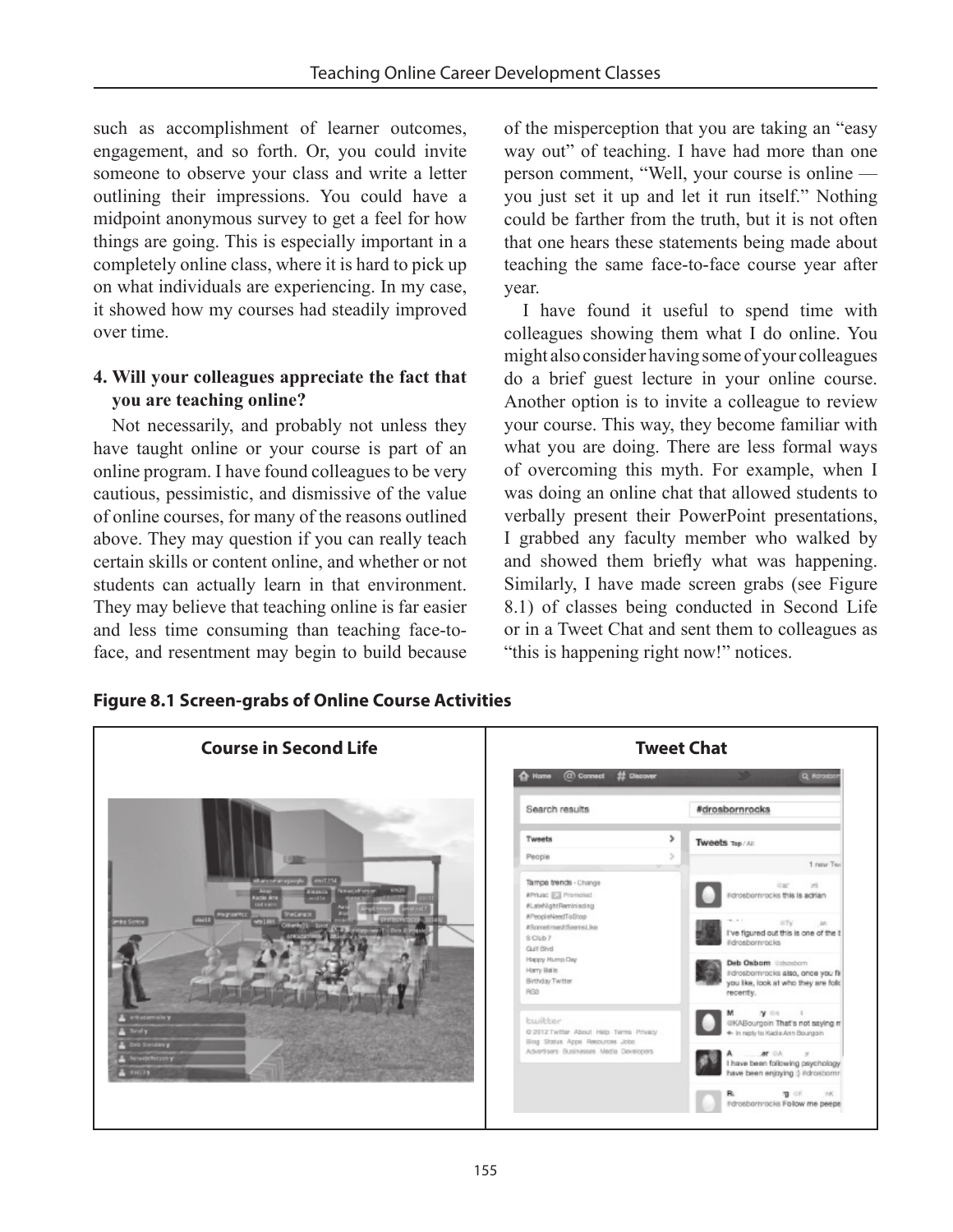You may have to be more deliberate about showing the proof that students are learning what is required in your online course. This may mean keeping track of how they do on comprehensive or national exams in the career area, or showing samples of student work. In the end, while some faculty will never appreciate what you are doing in your online course, you need to surround yourself with those that do, even if they are outside of your program or even your college/university. They will be a great support for you, as well as a reservoir of new teaching ideas to for you to try.

#### **5. Is it really hard to get to know your students in an online course?**

Getting to know students can be more difficult in an online course, but it can also be easier, too. You just have to be purposeful about it. For some instructors, getting to know your students is not important. You are teaching them this one course and then they and you move on with your lives. No need for deep connections. However, most instructors want to feel some type of connection with their students and, in an online environment, it is very easy for students and the instructor to feel lost and alone.

It might be helpful to think of getting to know your students as building a community or communities. An individual is less likely to feel alone if they are in a small group when members interact with each other regularly. One of the first things I do in my online class is to set up virtual communities, small groups where the students will complete assignments regularly. In those communities, I have a few discussion boards devoted solely to building community. I will have one that is for phone numbers, or an "all about me" board, where they can post pictures of themselves or their pets, share hobbies, etc. I have a miscellaneous board where they can talk about anything, related to the class or not, and not worry about me looking over their shoulder. I will then assign them tasks as a small group, such as responding to a case study or discussing their own career path with respect to gender issues or diversity, and then have one

of them post a summary of their discussion to the main discussion board.

Another activity that builds a connection with my students is to have them journal weekly. I respond to each of these every week. Usually it is not a very long response, sometimes, just a question, but I found that it helps me to feel like I have a personal connection with each one of them, something I am not always able to achieve in a face-to-face class. The journal can be a personal reflection about the module or a professional application to it, and only needs to be a paragraph, although most write more than this. It takes a great deal of time to read and respond to each one, but I feel that it is definitely worth the effort.

Here are some other ideas about how to build community in an online class:

- **Link student responses to each other** and encourage more dialogue. You could do this by saying, "Sarah, I think what you're saying here directly relates with what Kilo was saying about poverty and career options."
- **Pictures** of yourself, your animals, your hobbies, as well as encouraging them to post pictures.
- **Anonymous Surveys**. Ask questions relevant to career development, such as "How many jobs have you held?" and "How satisfied are you in your career choice?" Then share the results weekly with the class.
- **Chats** require participation. Give specific directions for chatting. Limit the chat to 1–2 hours, and require that they have a certain outcome, such as "Ten strategies for helping undecided college students" or "Identify the main issues this client (in an assigned case study) is facing, potential interventions and resources." Leave some time at the end of chat to discuss the process of chatting, what it was like, and how it differed from what they had thought it would be like. Along with chats, send them to smaller breakout groups, which will increase the likelihood that each person will be involved. I also require that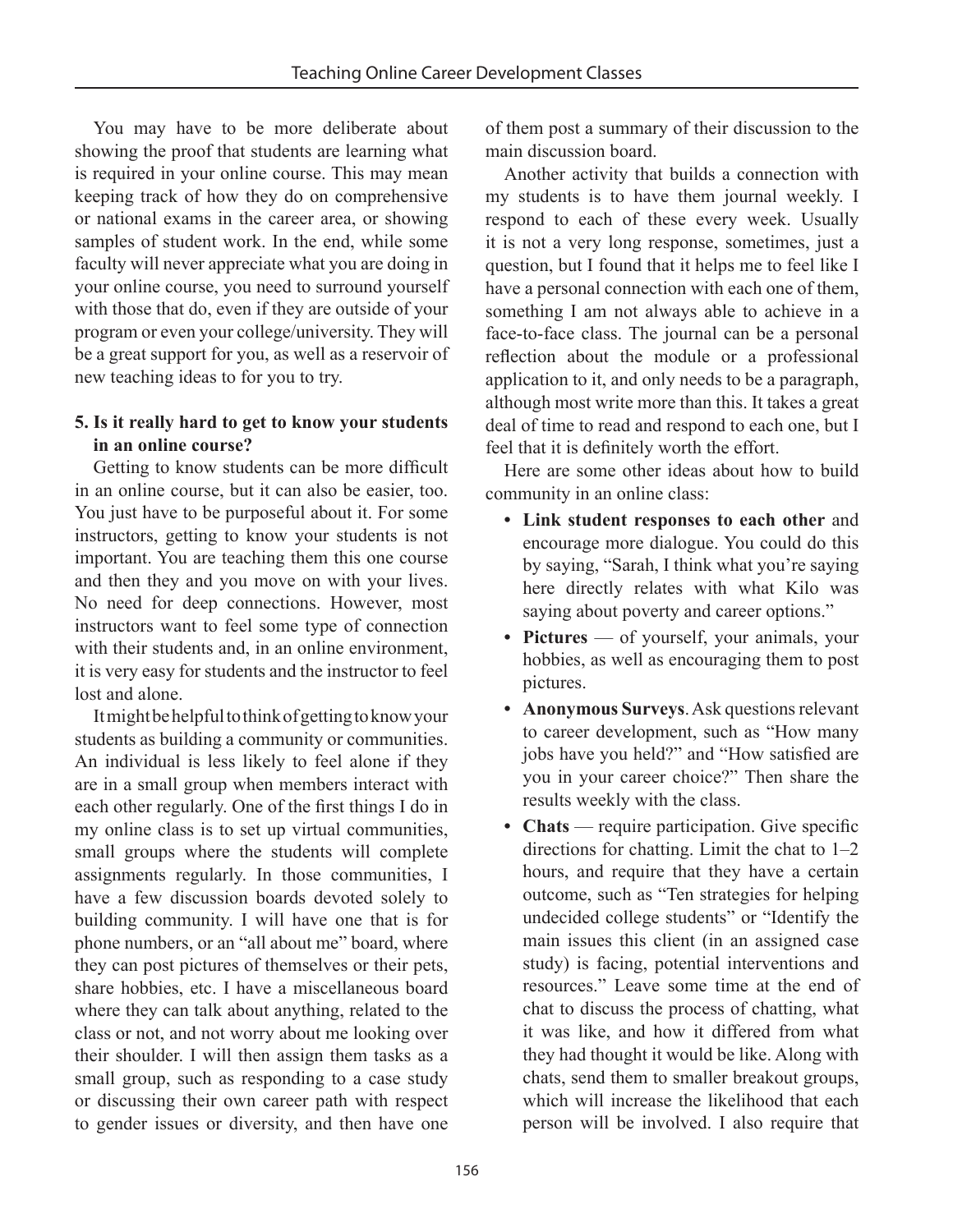their microphones be working and that they know they will lose points if it does not. This is to make sure that they have prepared themselves and their computers for the chat and have not waited until the last minute. If disaster strikes, it provides an opportunity to problem solve; for example, calling a friend and participating via speaker phone.

- **Self-disclosure.** Use self-disclosure to enhance connections. For example, when a student shares that she has experienced discrimination because she was pregnant, I can share, without going into many details, that I have experienced similar discrimination and share what I felt as a result. This helps to develop a bond. Be willing to share your mistakes as well as your successes — the mistakes (and lessons learned from them) are probably more valuable. I share about how I misinterpreted a client's results, and the time when I administered an inventory when the client was not in an emotional state respond to it. I then ask them how I could have avoided that mistake. Sharing mistakes humanizes you, and helps build relationship.
- **Weekly announcements**. Some students will not check the discussion board once they have posted their assignment, and they will not go back and read your feedback about their journal entry. However, they will look at class announcements, especially if the announcement is sent to their email. Try to make at least one announcement a week. It could be about anything: an upcoming conference, a new article, a general reaction to what the students posted on a discussion question, letting them know a study guide has been posted, class survey results, and so forth.
- **Introductions Discussion Forum**. On your main discussion board or blog, have a forum dedicated to introductions.
- Require students **respond to each other's posts**. As part of their assignment, include a requirement for them to respond to at least one other person's post. Note: I would not recommend having them post their own comment and also post to someone else's, but encourage them to post their comments as a response to someone else's post, integrating the other person's response into their own. This can save a great deal of time grading, as well as checking to make sure that they did both (posting and responding).
- **• Virtual office hours**. Let them know a certain time period when you will be in your virtual office and available to chat. I have found that I need to input that time on my calendar or I will forget to show up. Also, be clear about what the office hour is for. I once had a student who showed up weekly for my online office hour. She never had a question, but wanted to hear what questions other students might have. We typically spent the time talking about her reflections of the week's readings or assignment.
- **Emails and phone calls**. If feeling connected is important to you, then you will need to take the initiative to make sure this happens. One easy way is through email. When students email you, respond to their question, but also show interest in how they are experiencing the course. Ask questions about what they like or do not like, what would make it better, etc. Phone calls also can go a long way. If you schedule 3–5 a week, it will not be overwhelming to you, and the students will get the message that you care about their learning. Post an announcement letting them know that you will be calling and your reason for the call.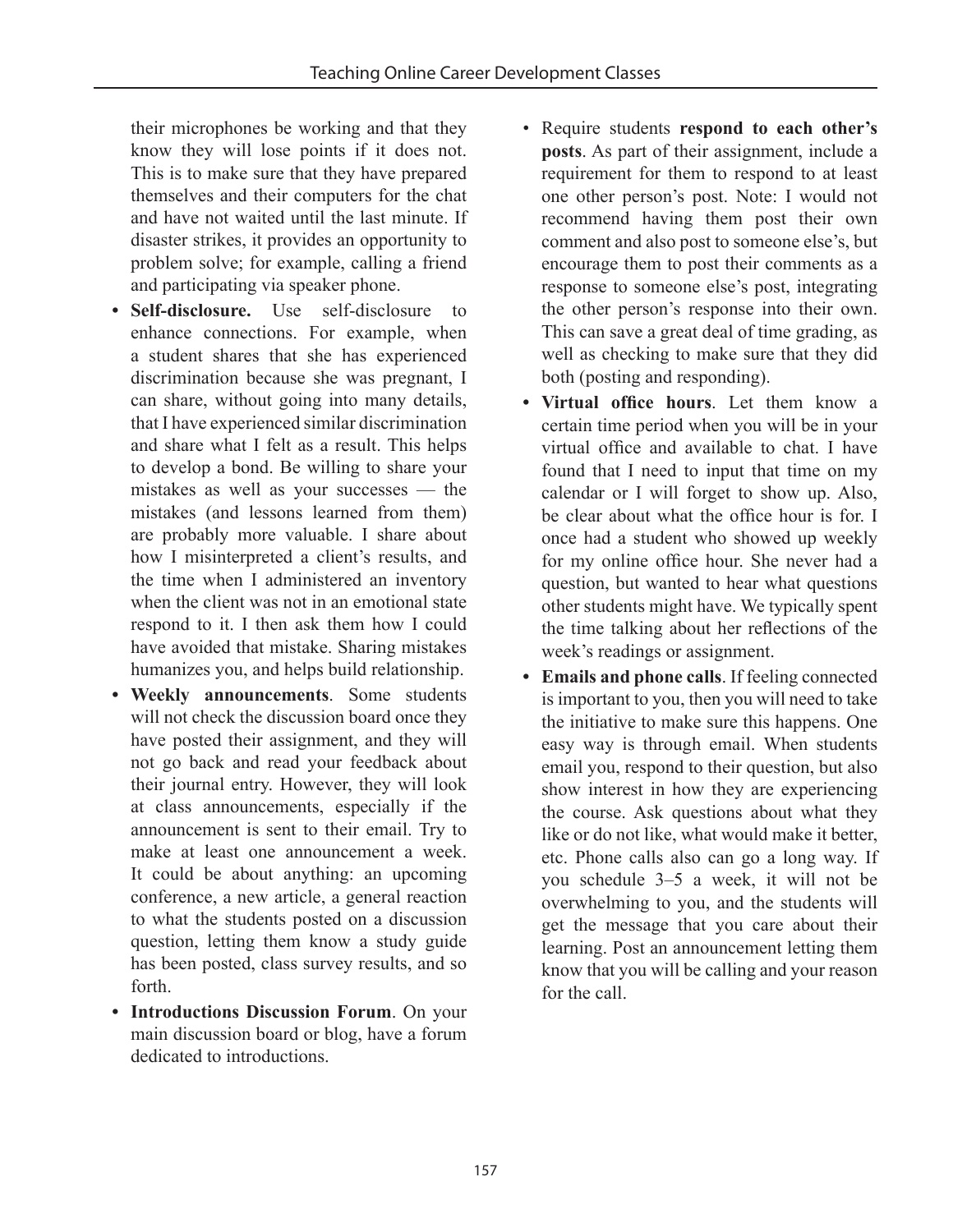*Other Ideas I have for Building a Sense of Community in my Online Course*

#### **6. Teaching online requires a different skill set than teaching face-to-face.**

Teaching online does require some additional skills as compared to teaching face-to-face, but there are more similarities than differences. What do you think it takes to be a great teacher?

*Characteristics of a Great Teacher:*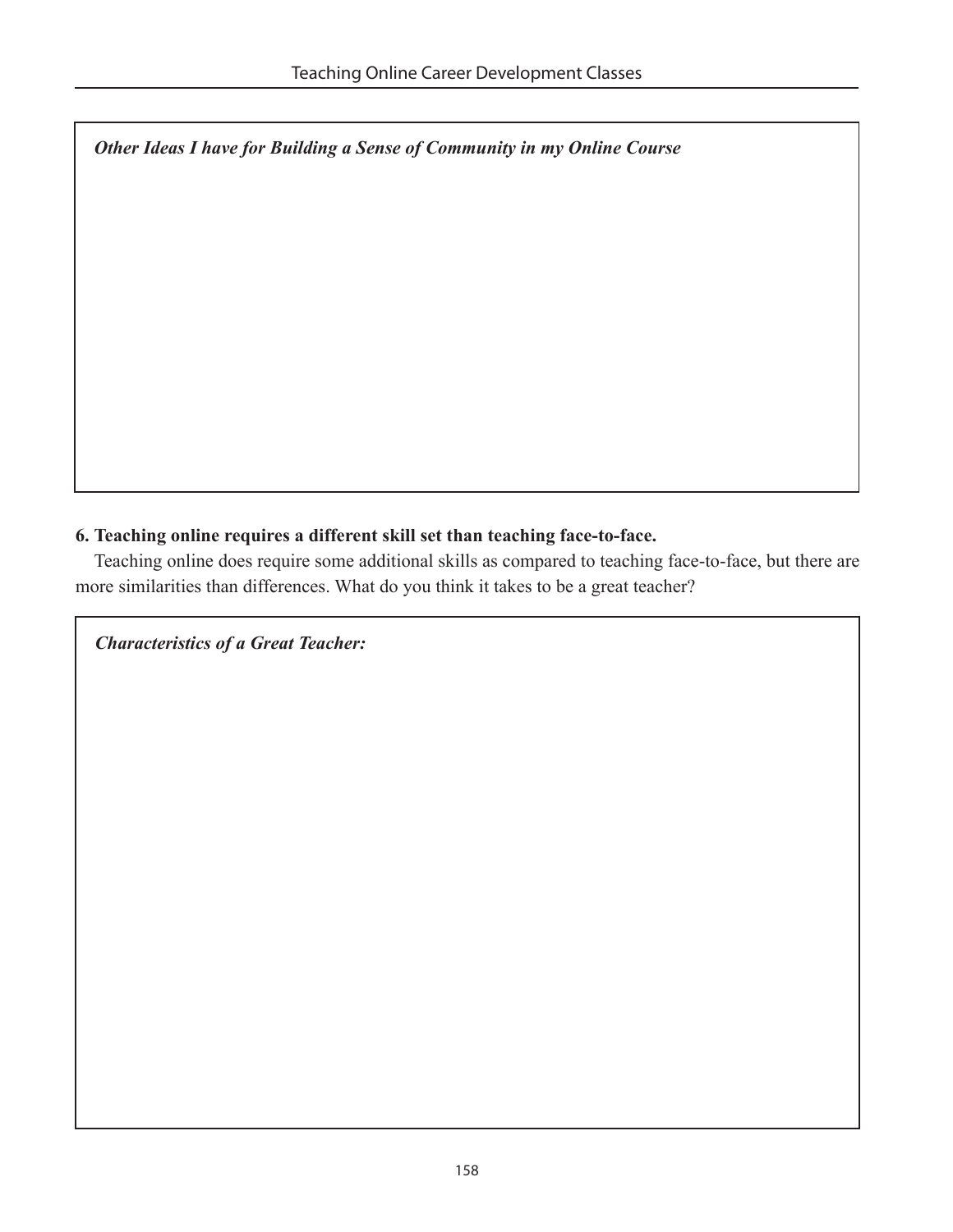Did your list include some of the following?

- Passion/enthusiasm
- Respect for students
- Knowledge of subject matter, resources
- Able to incorporate students' existing knowledge
- Gets all students involved
- Problem solver
- Flexibility
- Not content to sit on his/her laurels
- Patience

These are characteristics of great teachers, regardless of the platform they use when they teach. The point of this exercise is that you already have some of the key skills necessary to be an effective e-teacher. So what other skills do you need? In addition to knowing how to use your main platform, such as Blackboard (http://www. blackboard.com/learning-management-system/ blackboard-learn.aspx) and Moodle (https:// moodle.org), or even a personal web page, you need to have familiarity with the items on the selfcheck at the beginning of this chapter.

One researcher (Young, 2006) identified seven factors that 199 online students associated with effective online teaching: adapting to student needs, using meaningful examples, motivating students to do their best, facilitating the course effectively, delivering a valuable course, communicating effectively and showing concern for student learning. These seven factors captured 86.2% of the variance in effective teaching.

Other researchers (Lewis & Abdul-Hamid, 2006) examined themes from 30 exemplary instructors on online teaching. Themes included providing students with constructive feedback, encouraging interaction among students and involvement in the course, having a well-organized course, facilitating student learning, and keeping a consistent instructor presence in the course. Online teaching demanded a minimum of 14% more time than traditional face-to-face teaching (Tomei, 2006). In the end, remember that it is you and I that teach, not the technology. Technology is just a tool that we use to help students learn.

#### **7. Will students only be successful in an online course if they are self-motivated?**

Yes, absolutely. In an online course, you do not have the face-to-face accountability that you do in a traditional course. It is very, very easy to fall behind in an online course because of the great flexibility. My students have a week to read and respond to each of the modules, but still many do not do so until the last minute, and there are always excuses, although they are more technical in nature (e.g., "I know I posted it, but now I can not see it").

I know that some of my students do not like having a weekly discussion question or quiz; they feel it is busywork or a way to make sure they are staying on task — and it does serve these purposes. Knowing this, I try to make the discussion questions relevant to the reading and related to what they might see in counseling. Regardless, most of my students do state that having some weekly assignment helps them stay focused on the readings. At the same time, many of my students like to work ahead. I have found that letting students go too far ahead results in them skimming through the materials and having superficial responses. In a hybrid course, I tend to only release materials about a week or two out. In an online course, however, I usually will make materials available up to the point where we have a chat or discussion scheduled. Sometimes this is four weeks' worth of materials.

# **Pros and Cons of Online Teaching**

As someone who has been teaching hybrid and web-based courses for over many years, obviously there must be some pretty strong positives for my continuing to do so. There are several personal reasons for me. The main benefit for me is convenience. Teaching online provides me with greater flexibility in my schedule and increased family time. Even when I am involved with a real-time synchronous chat with students, I am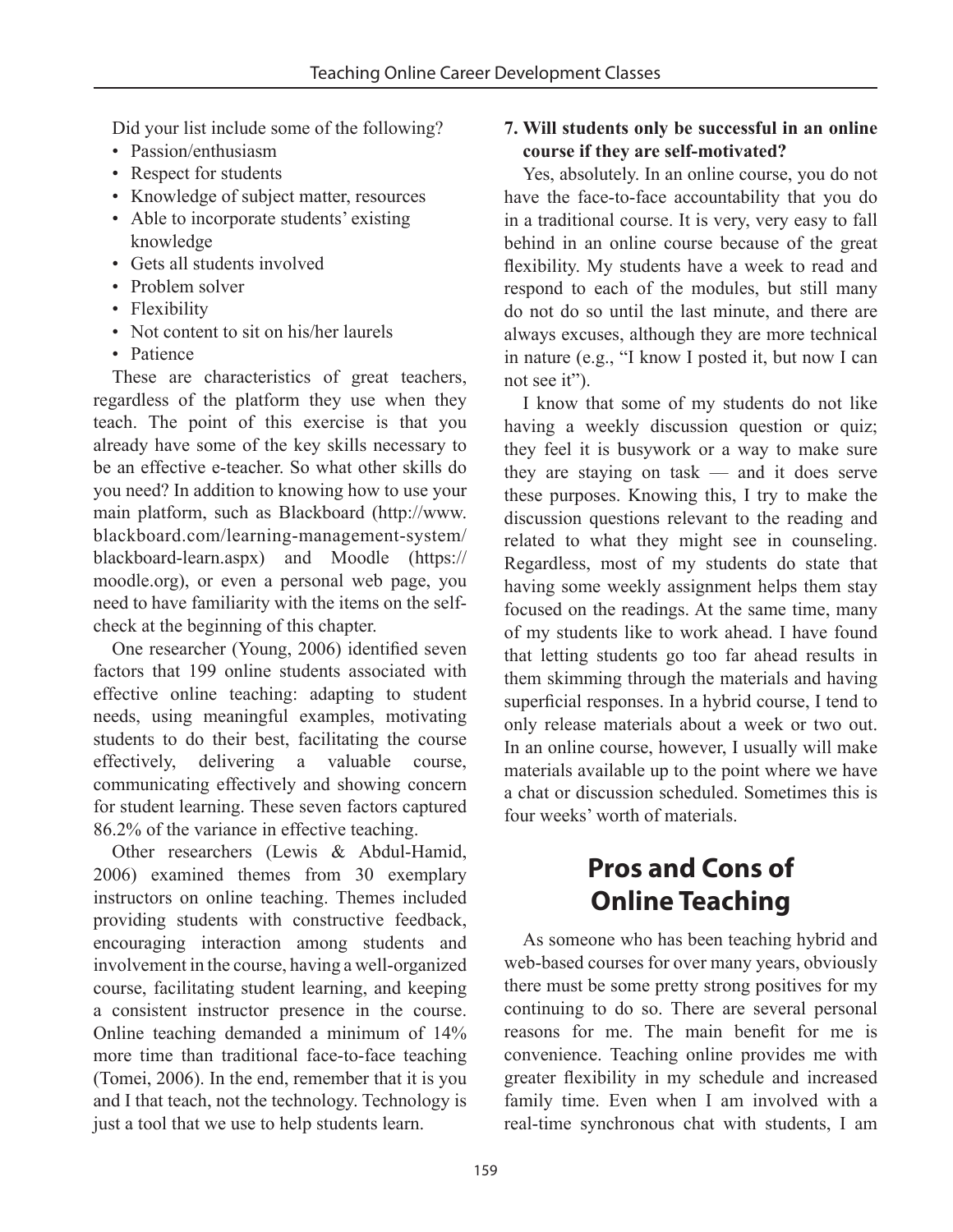able to be home. I save money on gas and am not driving at night or fighting for a parking place at work. Except during the live chats, I can grade and respond to student posts on my time. I can record lectures when I feel most energized.

Another personal positive is that I really enjoy teaching online. I find the challenge of making an online course fun, exciting, and a high-quality learning experience invigorating. I enjoy getting to know my students online through their journals. I feel much more connected to them individually because of the frequent interactions than I usually do with individuals in my face-to-face classes. There are also several professional positives for online teaching, including:

## **Pros to Online Teaching:**

- **1. Every student is engaged.** In a traditional classroom meeting, there is not time for every person to make a significant contribution on the topic. They might share in groups or with partners, but there is no way for me to hear what each of them is saying. In an online class with weekly assignments or discussion questions, every student must respond.
- **2. It keeps me growing as an instructor.** Every semester, I try something new with technology. I also let things go that I have been doing before. If there is an activity that I come across that is designed for face-toface instruction, I start problem-solving how to translate that into an online activity. I am also pushing myself to find new ways to use older and newer technology. This keeps me challenged and excited as an instructor.
- **3. Convenience.** Having an online course increases the flexibility in my schedule. My traditional face-to-face classes would usually be scheduled in the evening, with students coming straight from work. Expecting full engagement and energy one, two, or three hours later might have constituted cruel and unusual punishment! The e-course allows students to complete the assignments at

their convenience (I set a weekly deadline), and allows them to engage the course when they are ready physically, emotionally, and mentally.

- **4. Allows introverts an opportunity to shine.** In a traditional class, it is usually the extraverts who always have a response, while the introverts think about the discussion, and usually by the end of class, or on the way home, have composed their grand thought – but it's too late to share it. An online course is great for the introverts. They are able to check on others' responses throughout the week and take their time culminating a well-thought out response, and they aren't overshadowed by their extraverted peers.
- **5. Less "thinking on the spot."** When a question is posed, I have time to research it, or to think about the best way to respond. Sometimes, it will result in a learning activity for the student instead of my simply replying "off the cuff."
- **6. Allows for multiple discussions on various topics of interest.** I am always surprised to see that students will be posting in the first week's discussion board long after the deadline has passed. If they find a particular interest area that another student shares, they are likely to keep posting, sharing, and ultimately, learning. I try to create multiple opportunities for this, through nonassignment forums on topics of interest, a course wiki (a web page that students can edit or add links and files to), and a general forum entitled "topics of interest." I have found that by having these opportunities, the topics extend far beyond what my syllabus outlines, students feel like the course has been individualized somewhat, and they are able to share from their experiences and learn from each other.
- **7. Students increase in their technology capabilities.** Many students have written on their evaluations how they learned to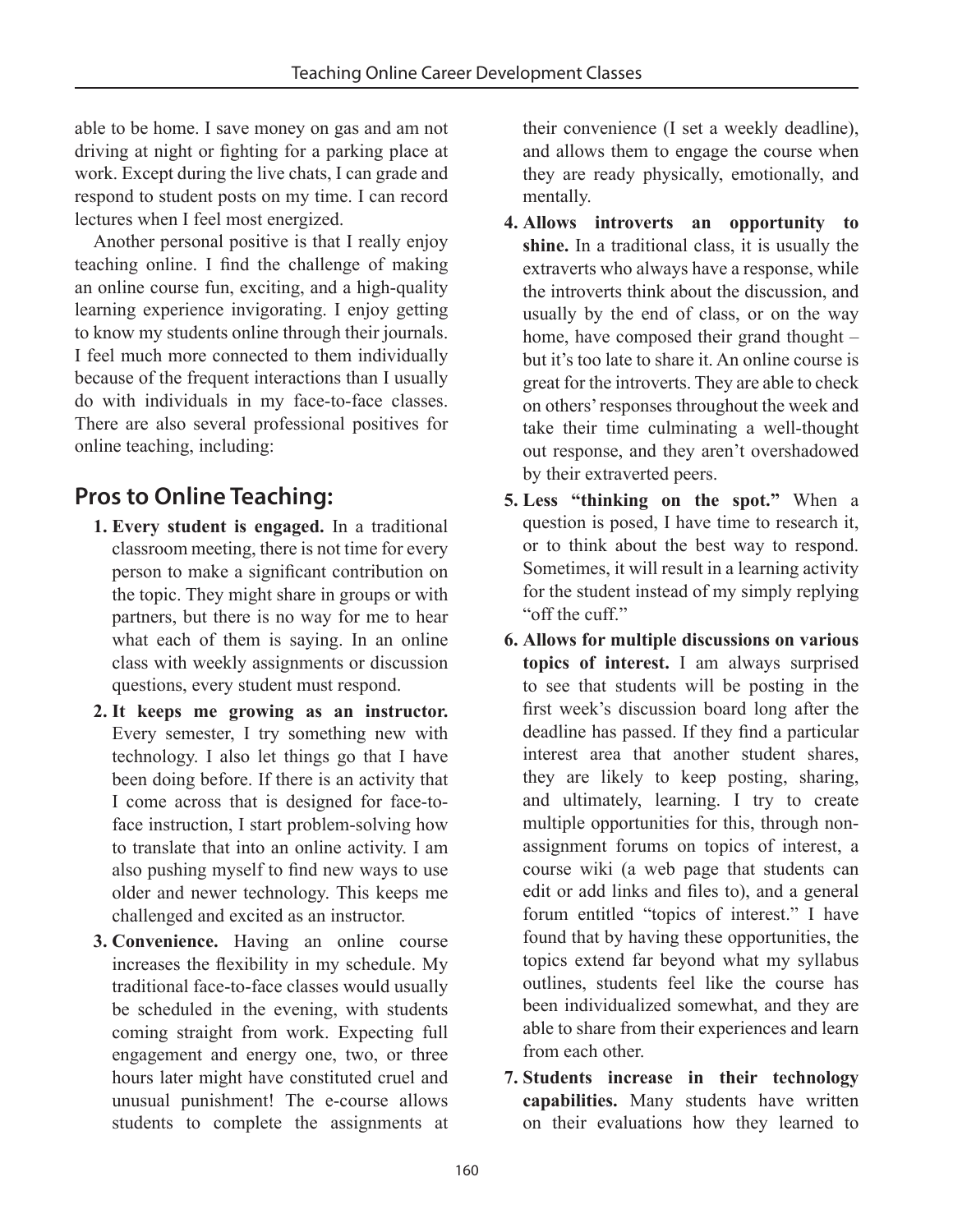use technology in creative ways, such as creating games to use in school counseling or mental health workshops. Some students who start off with a very limited knowledge of computer basics are very pleased with their technological competence at the end of the semester – and I have the excitement of knowing that I have increased their marketability post graduation.

- **8. Some colleges are pushing for more online courses.** Online courses do not require the physical space that traditional face-to-face classes require. There is an impact as well on parking and scheduling classroom space. In addition, sometimes online classes can accommodate more students than a traditional course can, and can draw individuals from out of state and even out of country to take the course, thus increasing the number of student credit hours being generated, as well as enhancing the college's reputation for its technological accomplishments.
- **9. Connections.** With an online course, you can invite speakers from your local area as well as state, national, and international levels to participate in chats or guest lectures. These can be recorded and used in future classes as well. Using this format you bridge connections between students and theorists or practitioners.

There are also some negatives to consider, although many of these can be diminished through careful planning. Perhaps the biggest negative of online teaching for me is that instead of being an instructor for one to two blocks of time a week, I am always instructing, even on the weekends. With 25 students, there are at least 25 posts a week – and if I require them to respond to another person, that will be 50 posts to read and respond to in a given week. I have a number of students that email me every day. While a positive is that I am able to be home, a negative is that my kids think my computer is attached to me!

When technology is involved, you can expect technical difficulties –for both yourself and the students. As with any crisis, you have to a game plan in place ahead of time, or at least know that you will be able to figure something out – in other words, do not panic. Some of the difficulties I have encountered have included getting up early to grade online only to find that the entire course shell is inaccessible and being updated; I upgraded my computer only to discover that my videos for my class would not display with that version; my power supply and brick stopped functioning, and I did not realize it had happened until I saw a "save your work, your computer is going to turn off" an hour before class was to begin. The list goes on and on – what I have learned is that it is better to expect that something WILL happen, and that somehow or another, I will find a way to move past it.

*What are the main reasons for considering teaching online?*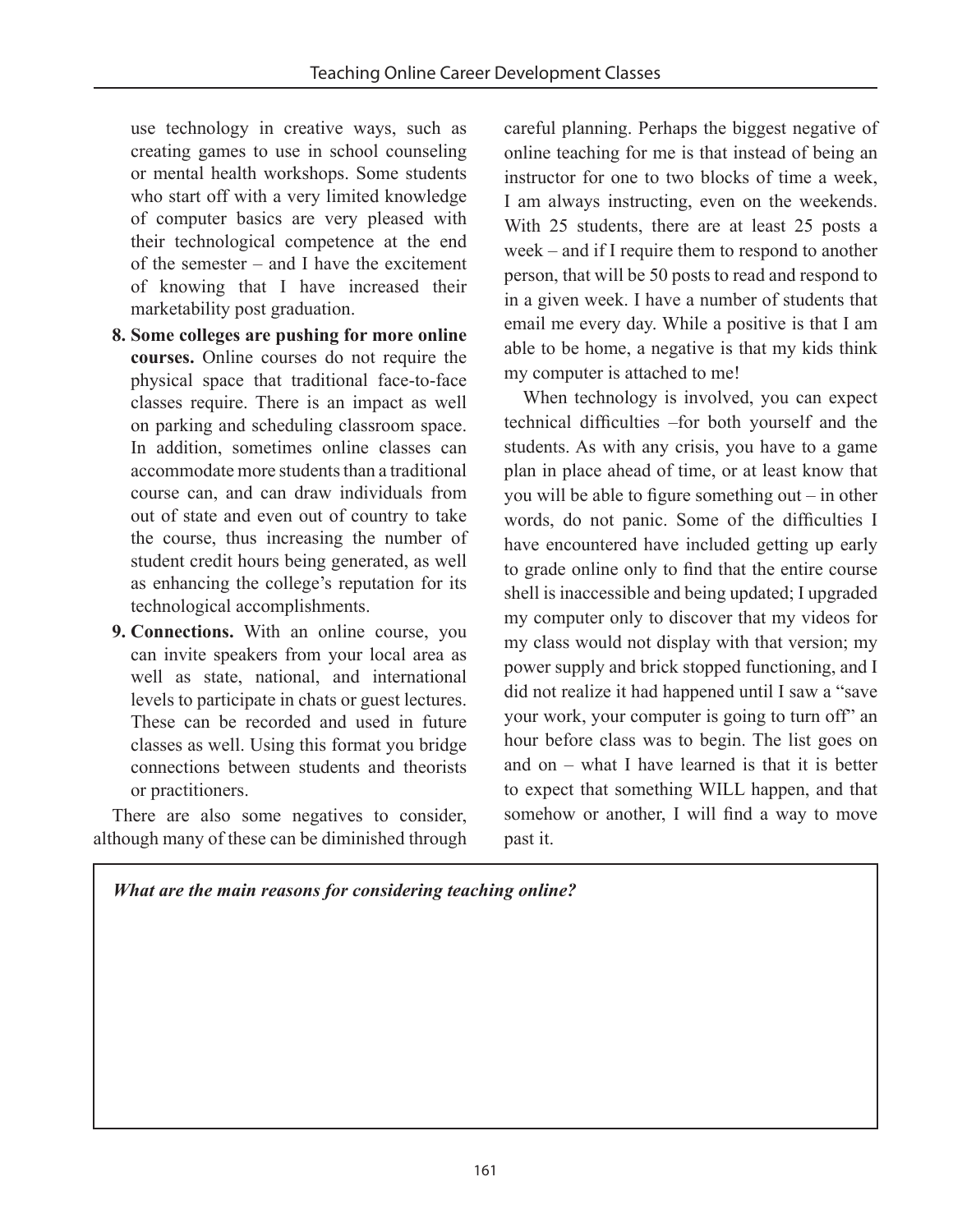## **Cons to e-Teaching:**

**1. Time.** It takes a great amount of time to initially set up a course. Because every student is involved and writing responses, more time is necessary for reading and responding to these posts.

 Solution: Divide students into smaller work groups and have one member post a summary of the threaded discussion to the main board. Save and reuse your analyses of case studies from previous semesters. Let them know that you may not respond individually to each post, but will write a response to the whole. Alternate between having a weekly discussion question with an automatically graded quiz. This will give you extra time to grade and respond, or give you a well-needed break.

**2. Lack of understanding/appreciation by peers.** Some may have negative ideas about the effectiveness of online teaching.

 Solution: Consider having some objective measures of success incorporated in the e-course (such as test scores) to address these concerns.

#### **3. Feeling disconnected from students.**

 Solution: Be deliberate about forming an online community and have regular, personal communications with each student and the class as a whole.

#### **4. Differences in students' technological capabilities or access to technology.**

Solution: Make the first class face-to-face and schedule it in a computer lab. Have specific descriptions of the hardware/software and technological skills necessary to be successful in the course. Walk through each aspect of the online course, allowing time for them to explore. Give them practice assignments that will orient them to the course. For example, have them add a thread to the discussion board, or practice chatting.

**5. Academic honesty** – especially with testtaking.

 Solution: Allow for open-book tests, or use of one page of notes. Change test items (when possible) from facts to application. For example, instead of stating, "What is the third step of the CASVE cycle?" give a brief scenario, such as "Carrie has just completed a career inventory to help her identify her interests. According to the CASVE cycle, what would the next step be?" Set a time limit. Set up an item pool and randomize the items so no one gets the same test. Consider only showing one item at a time and not allowing for backtracking. Prior to launching the test, have a statement of academic honesty.

 I recently found out that some students in the university were cheating in a different way. They went into the test, submitted the test without actually having taken it, then went back and opened the test (which then showed the correct answers), printed it out, and then emailed the instructor that they accidentally hit submit, and pleaded for the instructor to reset the exam.

 Solution: One option is to only allow students to see their scores, not their responses or correct answer. To address the issue of someone printing out the questions on the quiz, consider creating an item bank of quiz questions and randomizing who gets which items.

#### **6. Technological glitches.**

 Solution: Let them know upfront that these things will happen. Remind them not to wait until the last day/minute to post an assignment. I have found that saying something to the effect of, "No matter what, we will find a solution. We will work something out," is very calming should their computer crash in the middle of a test and they are unable to reach me. In the syllabus, state clearly whom they should contact for what problems.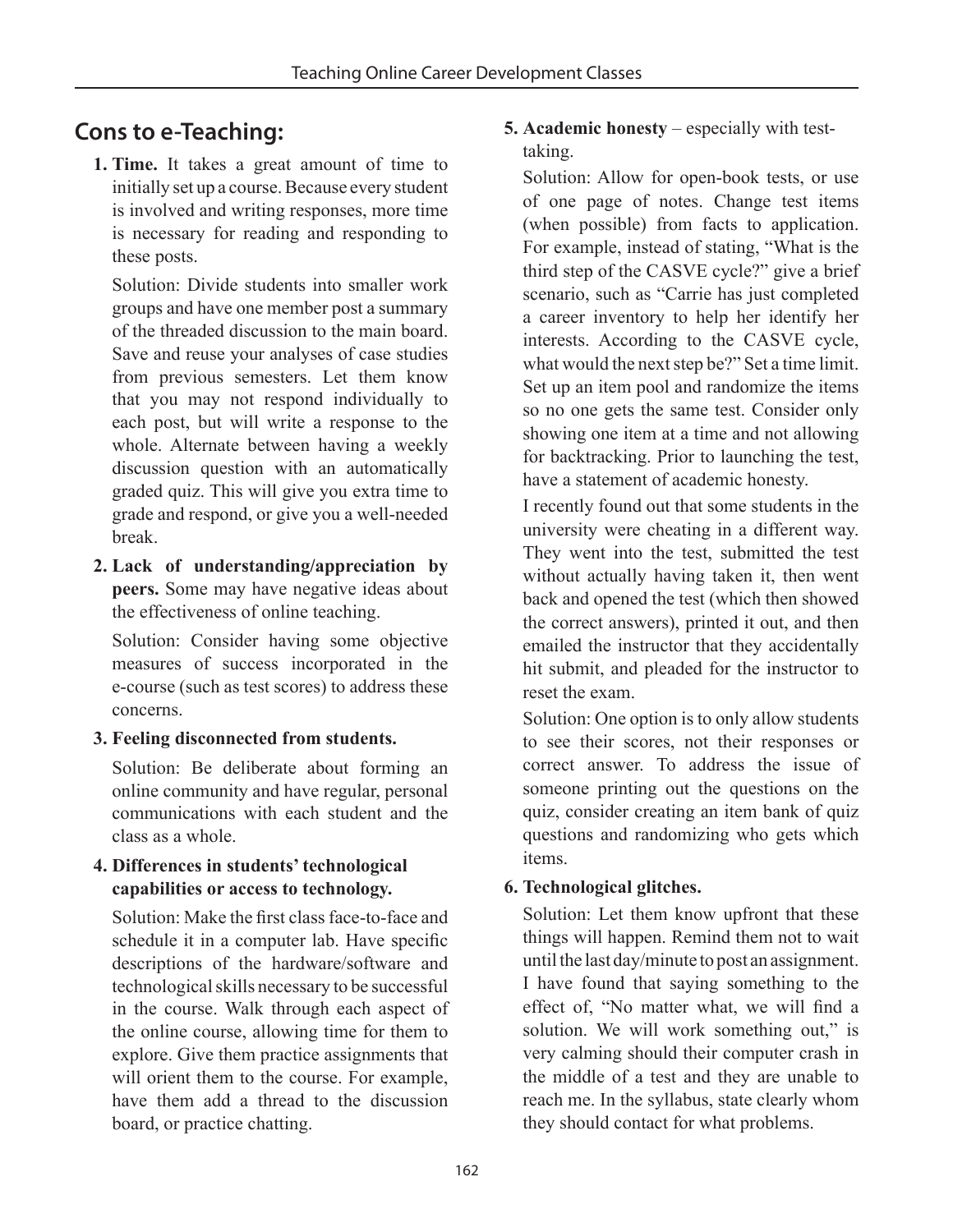#### **7. Students have different learning styles and preferences.**

 Solution: This does not need to be a problem, but a motivating challenge to the instructor. I ask myself, "How do I address all of the learning styles in this module?" PowerPoint presentations with video/audio links address the visual and auditory learner. Discussion boards and chats address the interpersonal, while journaling or private assignments address the intrapersonal. Creating games such as the virtual career counseling experiment or Jeopardy address kinesthetic learners.

**8. Inappropriate public responses.** Sometimes a student will feel very comfortable posting personal information such as borderline tendencies, sexual abuse, etc., on a public discussion board. Depending upon when you check the bulletin board, the rest of the class may have already read the post.

 Solution: If you catch it early, remove the post. Contact the student privately and state that while you appreciate her applying her personal experience to the course, you are concerned about the amount of information she put out their publicly, and work out a solution together. One possibility would be for you to remove the post and for her to write another. Another solution would be for her to edit the post. If others have already responded, you may need to write a general response as well as sending a personal email or calling or meeting individually with the student.

 Another situation might include a student being inappropriately rude to you or to another student. To address the situation, you might first have a "netiquette" guide about how they should interact online. You may also have to address the person privately, or send a general email/announcement to the class reminding them to be respectful. If the comments are severe enough or recurrent, you should check with the department regarding departmental policies on issues such as this.

**9. Incorporating yourself into the course.** In a traditional face-to-face course, the instructor has ample opportunity to share stories, jokes, and so forth. This becomes more difficult in an e-course, but it is vital to do if you want to keep your course from being dry and static.

 Solution: Use pictures of yourself, your family, your hobbies, etc., where possible. Create video or audio clips that include some of your side stories or humor and incorporate these into PowerPoint presentations or links. Create podcasts for downloading. Invite students to share their humor, such as having them create a career-related top ten list (such as "Top Ten Ways to Fail on a Job Interview") or a place to post jokes or cartoons.

*What negatives might there be with teaching online — and how might these be addressed proactively?*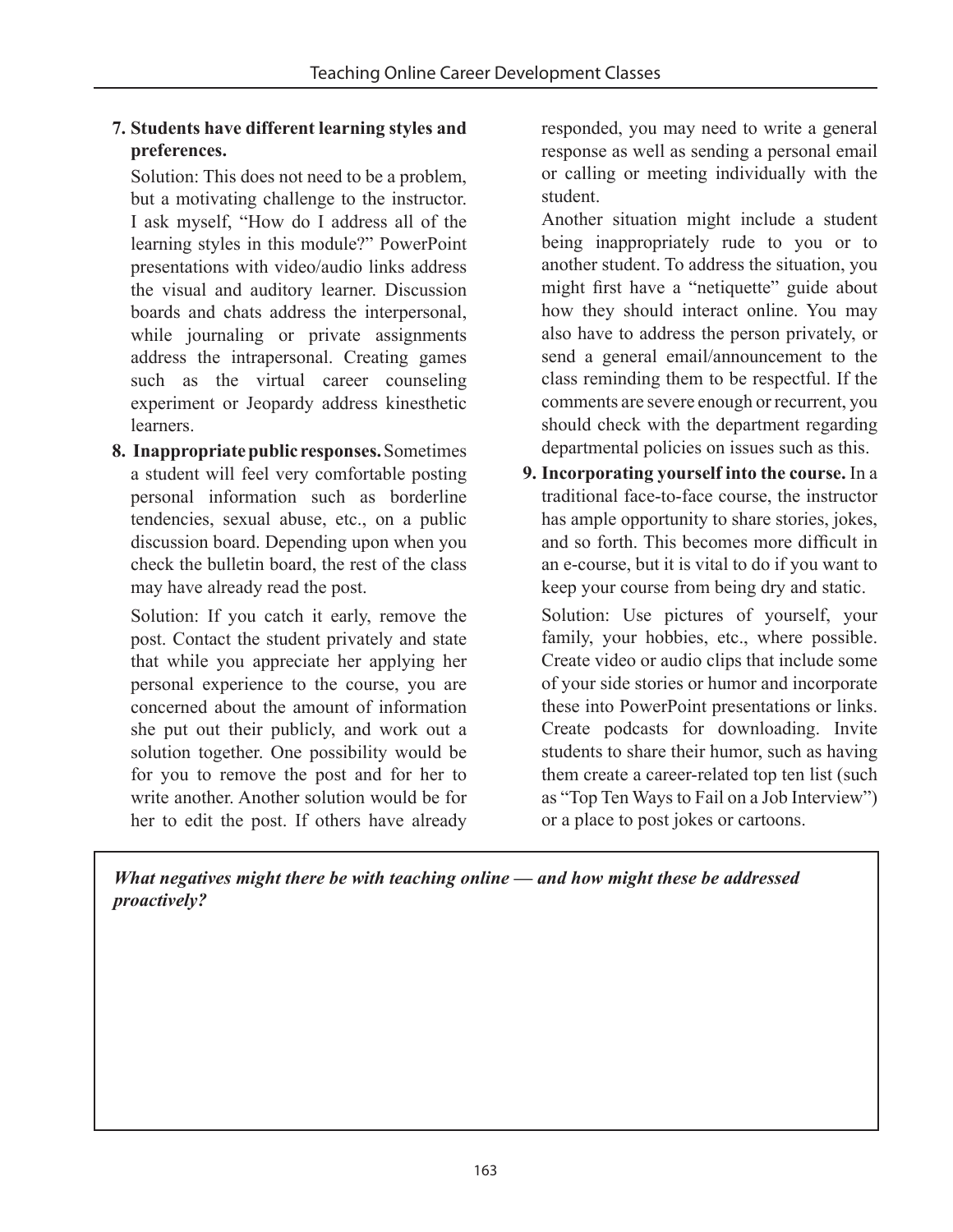# **Common Mistakes of Online Teaching**

I believe that the most common mistakes of online teaching come from misperceptions. You think this is going to be relatively easy, only to discover the additional complexities and demands of online teaching. Here are some of the mistakes that I made along the way:

- **Assigning/expecting too much**. The first time I taught online, I had students complete two discussion questions per module, and we covered two modules a week. The students were overwhelmed, as was I.
- **Miscalculating the amount of time** it will take for students to complete a module or an assignment. When I first created a virtual scavenger hunt, I thought the activity would take about an hour or two for students to complete. When I began receiving emails that, on average, it was taking six hours to complete (and for one poor student, more than 20 hours), I realized I had made a huge miscalculation. If you are trying a new activity, ask students either directly or through an anonymous survey how long it took for them to complete the activity. I adjusted my scavenger hunt to include more specific directions on where to search and also gave them multiple choice answers to choose from, which decreased the search time to about an hour. When you first begin online teaching, you might want to have a weekly survey that includes a question on how much time they spent on the module. This information will be helpful for you to share with your next distance-learning students. Another option would be to ask students to anonymously rate how useful each of the activities were and to provide suggestions for improving.
- **Responding to each person's post individually**. I found that when I did this for the first two weeks, I had set an expectation that I would be personally responding every

week. This is okay for a class of 10, but with 20, 50, or even 100 students posting to multiple questions, this would be impossible.

- **Relying on data dumping**. When I first taught online, I thought that teaching was simply posting my lecture and then asking a discussion question. I did not even include a PowerPoint presentation to accompany my written lectures. Just as lecturing for four hours straight with no application is ineffective, so is having students read 10– 15 pages of single-spaced notes with no application. I had to rethink and restructure my lectures and deliberately include points for reflection, as well as video/audio and web links. I had to shift my focus from teaching to student learning.
- **Grading minutia**. If you want them to do it, attach a grade to it. At least, that was my original mantra. I found myself creating rubrics for 5-point questions here and 3-point questions there, and then having to defend why someone got a 2 versus a 3. I have found it much less time consuming to use a check, check plus, and check minus system, or to award full or no credit. I also had to rethink my discussion questions and assignments. Was this something that they really needed to do? If it was just a great experiential activity, I would move it to the lecture or find a way to do it during the chat.
- **Using inconsistent terminology**. Your goal is for the technology to be a tool, not a distraction. You need to make sure that when directing students to a site or a file that you use the exact terminology. Otherwise, you will lose a great deal of time and raise frustration as you have to make continual clarifications. For example, just prior to writing this point, I had a student say she couldn't find a link. I went into my platform and changed the announcement to say, "I'll post the link in the websites folder." After this, I double checked the announcement and looked for the websites folder on the student menu. This is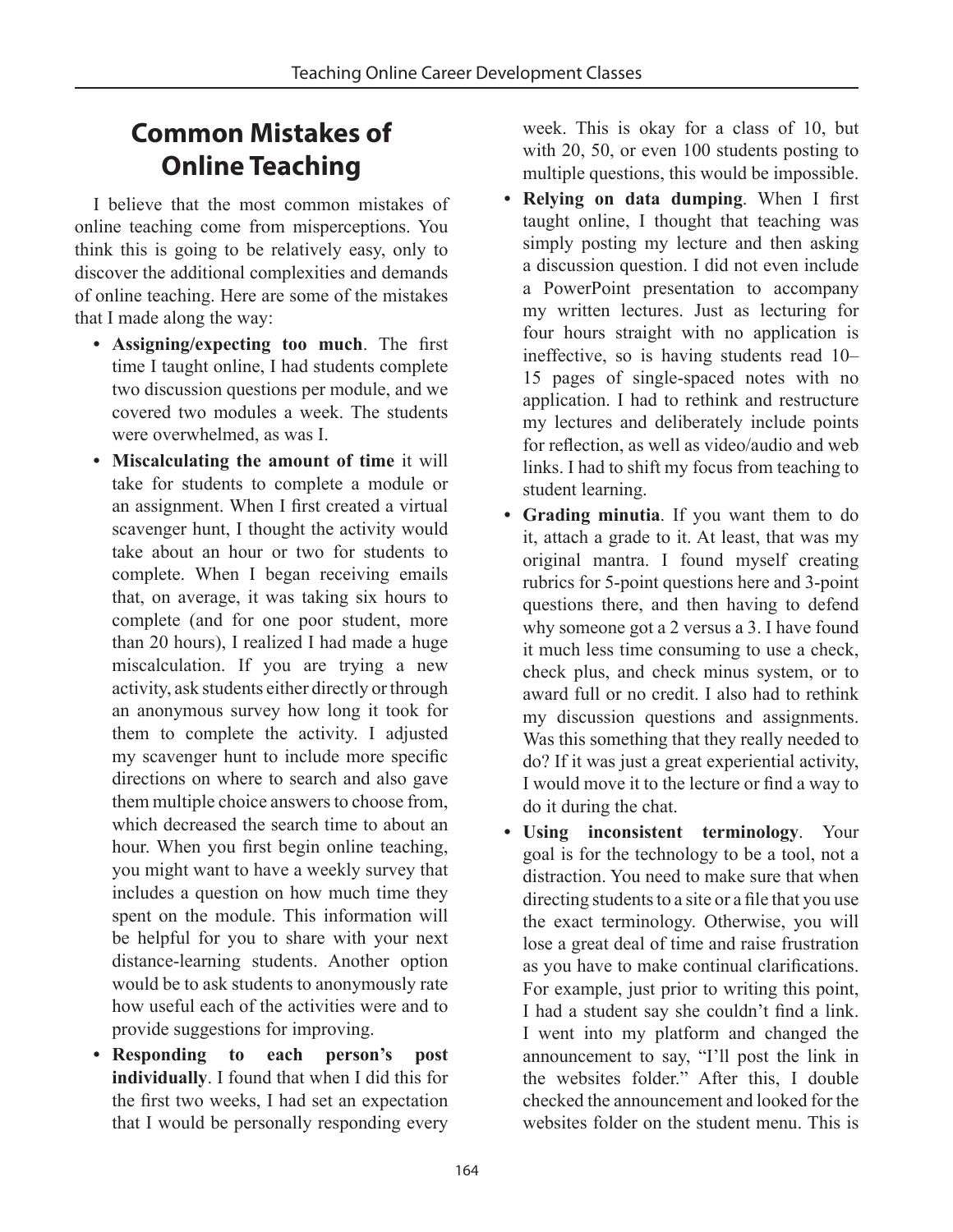where I found out that it was no longer called "websites" but "web resources." Now, most students would be able to figure out that the link was in the web resources folder, but some may spend a great deal of time searching for the folder with the exact name you stated. So, be careful and always double check links and locations prior to sending students there.

- **Assuming all students have the same amount of technological skills**. This one mistake crept up on me recently during a face-to-face orientation to one of my online courses. Thankfully, I had planned activities to allow students to experiment with all of the different tools I wanted them to use throughout the course. My mistake was assuming that they had all used the platform before and were comfortable with taking a completely online course. In that face-toface orientation to the online course, I failed to go over some of the basics about taking an online course, such as what to do if the system goes down in the middle of your test or sharing how an online course differs from a face-to-face course. I also failed to say why in the online course there were weekly assignments due, whereas in the face-to-face course, there were usually one to three larger projects due and no weekly assignments. Fortunately, much of this information was included on my syllabus, in a section entitled "Other Notes About This Course." I found out about my oversights when walking out of that orientation class with a student. She said, "I'm a little nervous about taking a completely online course, but I'm excited about it." I realized that because I have taught this course online for so many semesters, that I assumed that the students were starting at the same place I was. I was "oriented," but I failed to orient my students.
- **Over-posting.** In an attempt to make my material as easy to find as possible, I posted my slide presentations and lectures in the online course documents folder, in a useful

stuff folder, and in a Dropbox folder. There were also multiple links to the discussion board and quiz. The students were quickly confused. "Are these all the same things? Do I need to do each one of these?" While my intent was to make it easier, I increased confusion. Be consistent. Always post like things together, and only post it one time. For example, I have a folder entitled "Quizzes for Points" and I put all of my quizzes in that folder instead of in the folder for that particular module. If it is the week for a quiz, my discussion board tells them that for that module, they are having a quiz and exactly where to find it.

**• Becoming too dependent on technology or a platform**. When you rely completely on one tool or a platform to help you deliver a course, you set yourself up for a crisis situation when something with the hardware, software, or platform does not work, becomes unavailable or changes suddenly. When you teach a faceto-face course, you have to be flexible and able to change quickly if a discussion goes down an unexpected route or if there is a hurricane or snowstorm headed toward your town on the day you teach. The same is true with technology. Breakdowns and glitches happen all the time. You need to have a backup plan. For example, if you normally have students respond on a discussion board and your platform is being repaired all week, you might decide either to let them email you their thoughts or to quickly create a blog. You could also extend a deadline if necessary. A failure in technology should not equate with a failure in delivering the information.

## **Ethical Issues**

There are some ethical issues that correspond with online teaching. One issue is not all students may have regular access to a computer or have the technological competency, hardware, or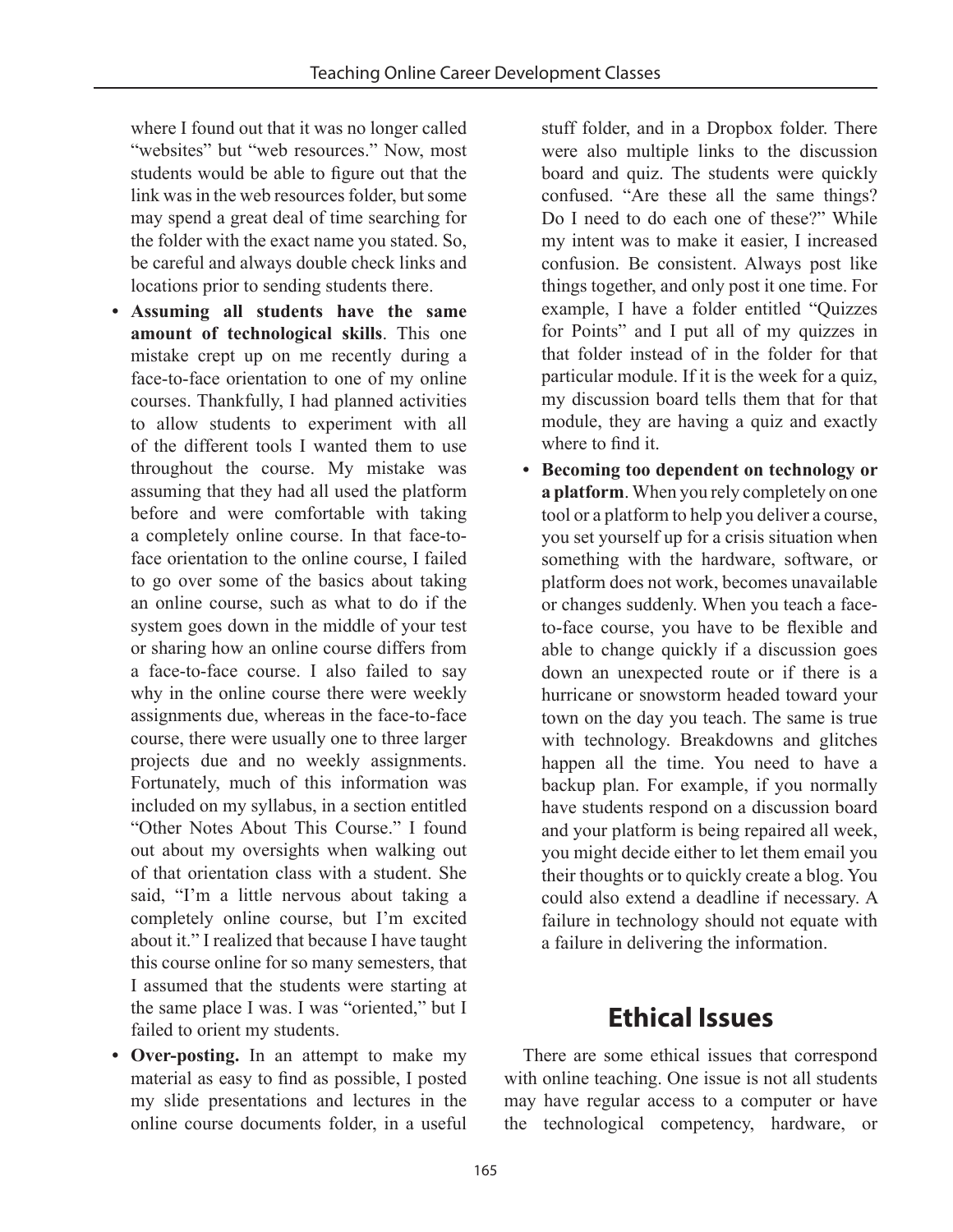software required to successfully complete the course. Perhaps the technology you are using is too advanced for the hardware that some students have. For example, not all students have hardware that would support the graphics required for engaging in a Second Life activity. Others may have a very slow Internet connection that can make downloads or chats horribly tedious. Privacy is also an ongoing concern. Students may feel very safe and comfortable posting very personal feelings and opinions online, especially if they feel that the course is "safe." However, what they post may be copied, forwarded, or misinterpreted. Students need to be reminded to find a balance between sharing too much and too little, as well as all students being encouraged to remain professional and to assume that information shared by other students in the course should remain in the classroom and not be shared publicly.

Another issue is that of quality. Is the online course the same quality as the face-to-face course? Do students leave as prepared as they did from the face-to-face course? Every once in a while I get an evaluation where a student complains that they did not get their money's worth with the online course, that they had to teach themselves. Perhaps they were used to being more passive learners? The reality is, they would have been just as disappointed in my face-to-face course because I expect that they will be just as active learners there. I make it my goal to make my online and hybrid courses better than my face-to-face courses. I look at my learning objectives and evaluate my online classes regularly in light of those objectives.

There is another issue of knowing that the student completing the online course is the student who is enrolled in the course. Most online courses require students to enter an ID or password, but there is nothing stopping them from sharing that information or having someone else take the test once they are online, or scheduling to take the online test in a computer lab with another student sitting at the next terminal, or screen-grabbing the test questions and sharing them with another student. I usually review integrity at the beginning of my class. I also have an integrity statement at the beginning of my quizzes. I also try to make my questions more application, and thus allow for open-notes and open-book quizzes.

## **Transforming a Traditional Course into an Online One**

Transforming a face-to-face course into an online course requires some careful planning.

Table 8.1 illustrates the need for careful planning, and is one example of how to create an online course that consists of stand-alone presentations of information.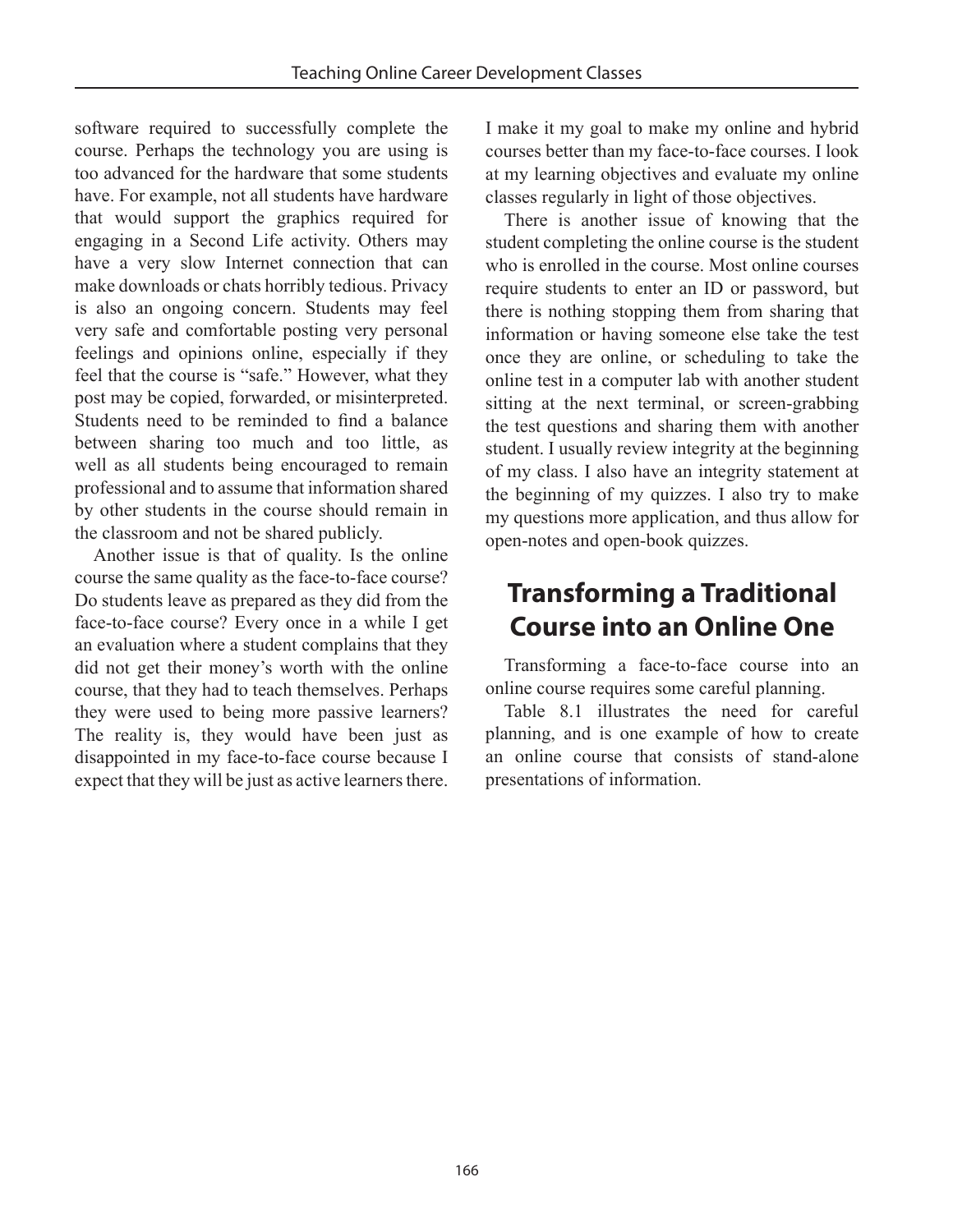### **Table 8.1 Careful Planning Steps for Online Courses**

| Step 1        | Determine your specific goals for the course. How will you know that your course is<br>successful? Will it be by student satisfaction with the course, student projects, grades<br>on tests, or a combination of factors?                              |
|---------------|--------------------------------------------------------------------------------------------------------------------------------------------------------------------------------------------------------------------------------------------------------|
| Step 2        | Organize your traditional course lectures into modules or weekly presentations. Begin<br>drafting your syllabus. Also consider if you will use synchronous and asynchronous<br>experiences.                                                            |
| Step 3        | Determine if you are going to use PowerPoint/Keynote/Prezi, podcasts, or other online<br>tools to create a presentation to accompany your lecture.                                                                                                     |
| Step 4        | Create your presentations or podcasts. Remember, briefer is better. Students are used<br>to 5-minute YouTube videos. See where you can naturally divide your lecture.                                                                                  |
| Step 5        | Record your presentations. Decide on whether you will have your face being on the<br>screen the whole time, or alternate between showing and not showing your face, or<br>using a green screen as a backdrop so you can provide more interesting sets. |
| Step 6        | Determine which online platform you are going to use to deliver your course. In many<br>institutions, you may not have the option to choose but must use the platform they<br>provide.                                                                 |
| Step 7        | Create discussion questions or quizzes to accompany each of your lectures. Think about<br>the activities and assignments you usually have in your traditional class, and explore<br>how to transform these for this online class.                      |
| <b>Step 8</b> | Determine how you will create community in your virtual classroom, and how you will<br>maintain an ethical environment within this online space.                                                                                                       |
| Step 9        | Load the lecture segments and accompanying materials onto your platform. Ask<br>a colleague with experience in delivering online courses to look at what you have<br>designed and give you feedback.                                                   |
| Step 10       | Deliver the course.                                                                                                                                                                                                                                    |
| Step 11       | Request ongoing feedback about the course, evaluate the course, and make alterations<br>to the course or syllabus.                                                                                                                                     |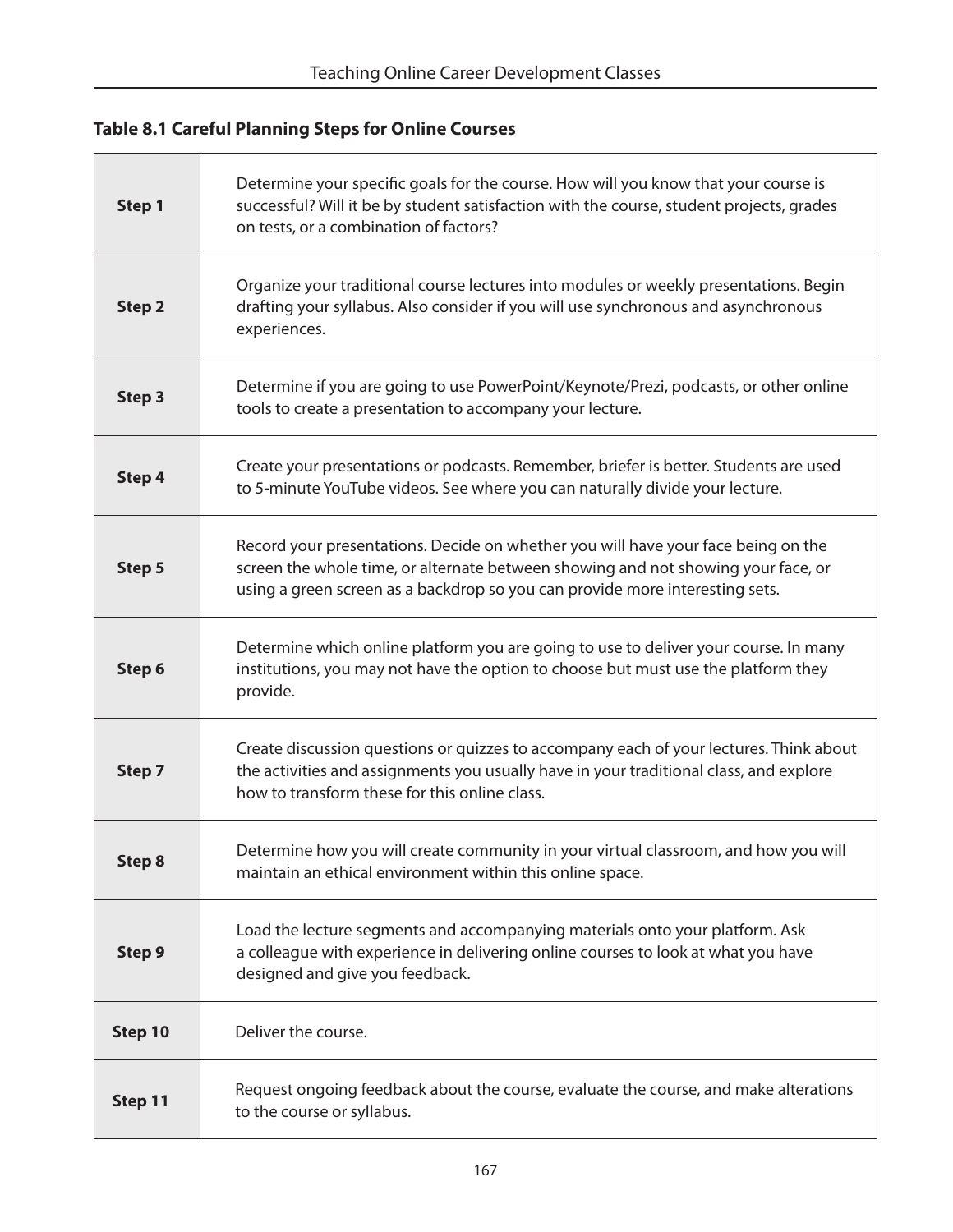Table 8.1 was only one example. Another version of an online course would be delivering a course synchronously, either partially or completely. For example, you may decide to have an hour chat weekly with all participants.

# **Getting Started**

As you can see, a great deal of preparation goes into teaching an online course. Preparation for the course should take place long before you actually offer it. In some cases, you can negotiate a course release or an increase in your teaching assignment to allow you to prepare for the course. In addition, you should take advantage of any training offered by your institution related to teaching online, such as using a specific online platform, creating podcasts, and using PowerPoint/Keynote or similar tools. Find out where to go to for technical support, and see if the center for teaching enhancement at your school has any resources or ideas to enhance your virtual course. Finally, make sure to identify faculty within your area that have offered online classes and talk with them about how they created and managed their online courses. You will need their support when things go wrong, and you will want someone to share your triumphs with as well.

As you consider making this move, here are more details about some of the significant steps to getting started.

- **Know your platform**. If you are at a university or college, the likelihood is that an online course shell (such as Blackboard) is already available for your use. If you do not have access to a preexisting course shell, you will have to put the course together piecemeal, perhaps through a personal web page, wiki, or blog, with links to the tools you wish to use in your course, such as a sticky note page or chatting.
- **Consider the tools you want to use**: podcasting, blogging, chatting (text or verbal), discussion boards, and so forth. Do

not let the tools you want to use drive your content.

- **Consider the technological capabilities of your students**. Many may have computers that are unable to run sophisticated programs. If you plan to demonstrate via videotaped segments of yourself, the download time may be enormous. You might consider creating smaller chunks of the videos.
- **Look at each objective and assignment on your syllabus**. Determine how you want to present the material online. Will you use a presentation with guided notes or will you require them to listen to a lecture each week and post responses? Will the objective be measured by a graded assignment or by activity in the class? You need to figure out the best way to meet each objective online.
- **Make sure to try out every activity prior to your first class**. Also, design activities for students to do during a face-to-face orientation class time that will increase their familiarity with the tools. You do not want these activities to be time consuming (such as "Describe your career path") but something that can be responded to quickly and that requires a minimal amount of risk in sharing. For example, you might have students take a 1 item quiz about the syllabus, or post an introduction on the bulletin board. If your class is 100% online, you may want to also record videos of how to access each portion of the course, in addition to your syllabus review.
- **Keep it simple**. Include basic information on how to navigate your online course. For example, I use the main discussion board as our road map. I tell the students to look at their supplement and presentation notes first, and when they are ready for the week's activity to go to the main discussion board. There is a forum for each one of the modules, and it tells the students clearly where the assignment is located. Sometimes, it is right there on the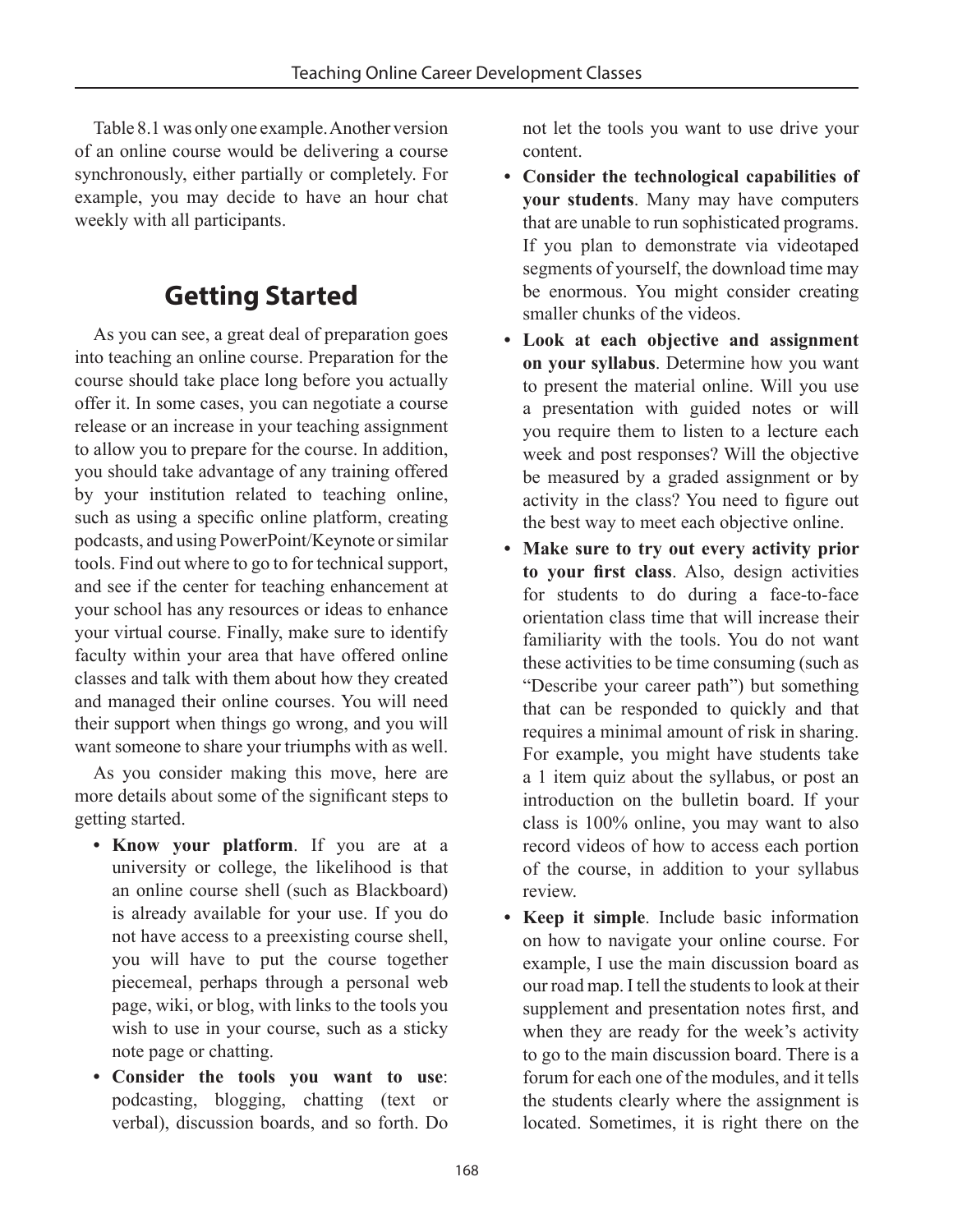board, whereas at other times, they are required to take a quiz or work in their workgroups. However, in keeping it simple, I tell them, "Always go to the main discussion board first. It will tell you the next step."

*My Next Steps for Transforming or Creating an Online Course:*

# **Creating the Virtual Classroom**

When you are creating a virtual course, you have to take into consideration all of the factors that you normally have in a traditional classroom, such as small groups, atmosphere, and physical space. With some careful planning, you can recreate the benefits of the traditional classroom along with the benefits of all that the virtual environment offers. It may help to think about how you decorate your home or office. What is unique about you imbedded there? How can you create that same atmosphere in the online environment? For example, I love pansies, so when I created the banner for one of my courses, I chose one that had pansies on it. I also love my pets, so they sometimes make an appearance on my video lectures.

Here are some of the items in my virtual classroom:

• Some information (personal and professional) about me, with a picture of my family

- A place for student websites and blogs
- Discussion boards:
	- An introduction forum
	- Forums on prescribed topics
	- A miscellaneous forum
	- A "Top Ten" forum
	- A "Hot off the Presses" forum for current events
	- A "Funny Careers" forum for cartoons and jokes
- A wiki, where students can edit and add to a website that I have begun (sample topics have included career days for elementary counselors, career counseling for exoffenders, and "coming out" at work issues)
- My syllabus
- A link to my personal and professional websites
- Self-help quizzes for each module (they can take these repeatedly for zero points)
- A link for private journaling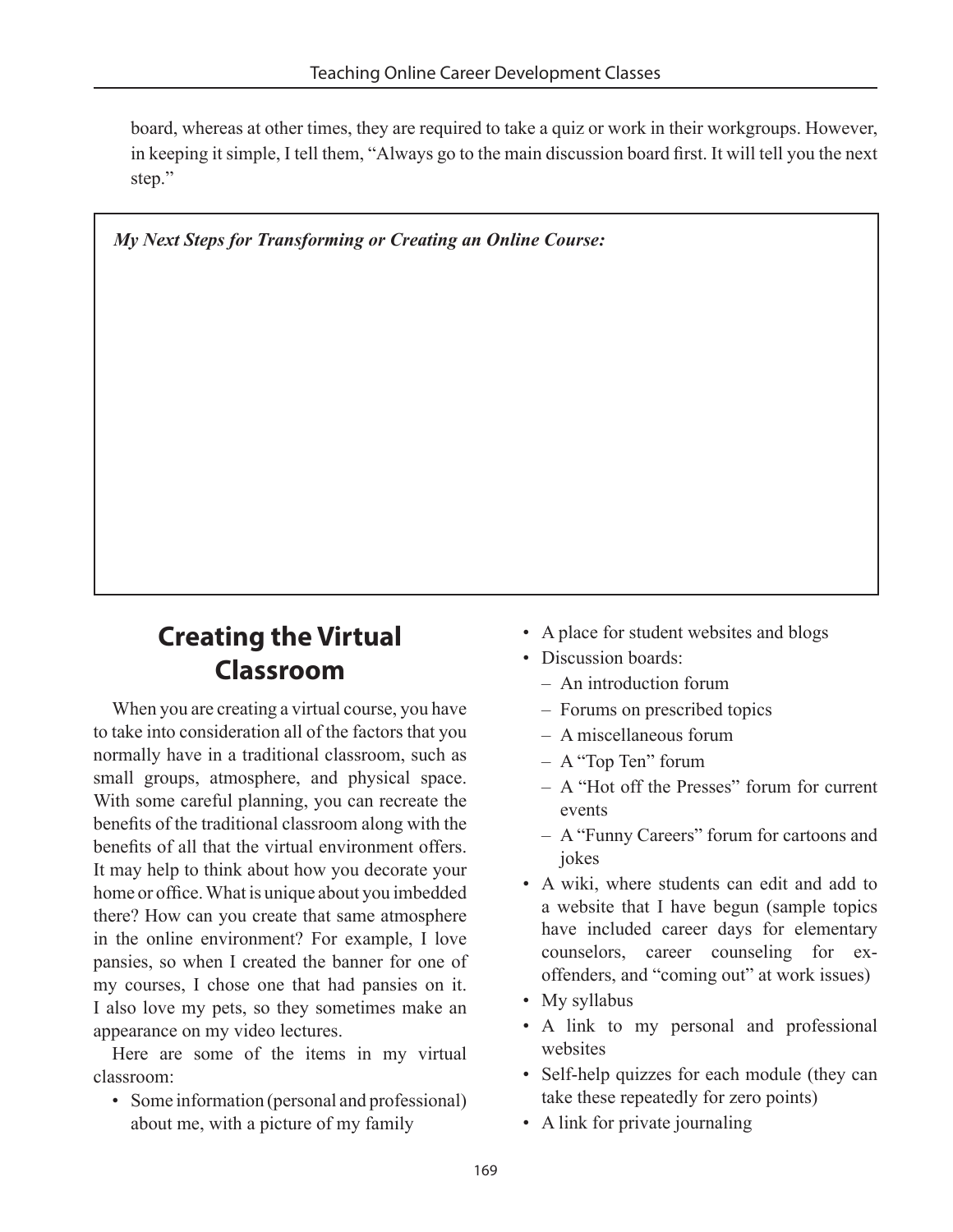- Weekly announcements
- Anonymous surveys
- Chatrooms and discussion boards for work groups
- Virtual office hours
- Links to career-related websites of interest
- Supplementary readings
- Email functions
- Quizzes and exams
- Gradebook

Some other things that may be available to you include a calendar or task reminder, or an assignment dropbox (where students "drop off" their assignments). Remember, while your virtual classroom may have all the bells and whistles of a traditional classroom, the most important elements in the classroom are you and your students. A virtual course in its simplest form could be comprised of students emailing you their assignments and you emailing back feedback. Your regular involvement in your virtual course, regardless of how simple or sophisticated the course design is, will be the key ingredient in your course's success.

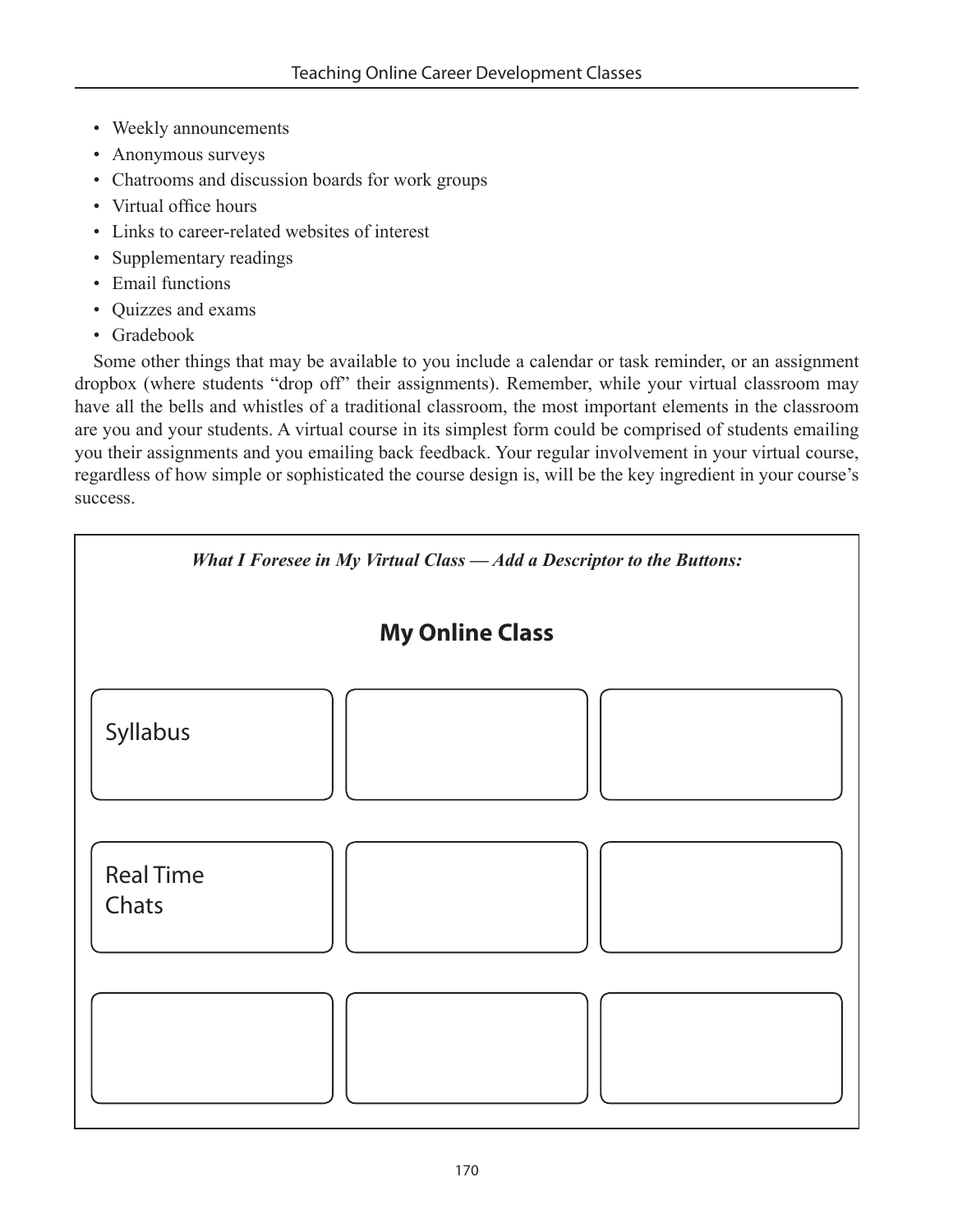## **ALS in an Online Classroom**

We have covered multiple active learning strategies in the preceding chapters. Many of these activities can be replicated in an online classroom. The ones that require individual responses are easiest to replicate. A self-help quiz is active learning, as is posting an opinion to a discussion question. The bigger challenge comes for more interactive ALS, but with advances in technology, this is becoming easier. Many sites allow for group chats or multiple callers, so students could meet together to complete an assignment in this way. Other possibilities include:

- Tweeting a weekly picture or tweet of how they applied one of the concepts for that module that week.
- Breaking students into smaller discussion groups in different "rooms," giving them a task (e.g., a case study analysis, interpreting career assessment results, an online scavenger hunt), and then having them report back to the group as a whole.
- Creating an interactive lecture that allows them to answer questions and see the reasons why an answer is incorrect or correct.
- Breaking into pairs or triads in different rooms and having them role-play the concept.
- Having students complete an anonymous quiz in real time (some programs allow for this or you could use a site such as www. polleverywhere.com) and show the results. For example, "Which occupational field do you think will be growing in the next ten years?"
- Allow students to draw on a slide. Give a rating scale and ask them to mark where they stand on a given issue.
- Invite students to clap when something is said they agree with, or to ask questions in the text box as a speaker is sharing.
- Vary the online tools you use. Try online

bulletin boards, Tweetchats, blogging, podcasts. Mix it up just enough to keep it interesting.

## **On the First Day of Online Class, My Students Said to Me …**

Similar to the first day of any type of class that you teach, you will want to arrive early to the first class or the orientation to your online course. You should have a physical orientation to your course. Certainly, there are ways of providing an orientation online, but when first starting off, I have found it to be incredibly useful to have everyone present to try out the components of the online course they will be using throughout the semester. This first meeting is also a great time to establish work groups and build community. In addition to communicating the expectations of the course, you will also have the goal of providing students with an on-ramp to your course, similar to the onramps on highways that allow you to merge into traffic. Thus, I always schedule my first meeting, whether it is for an online course or hybrid course, in the computer lab. If that is not possible, I ask students to bring their laptops having loaded the software (such as Elluminate) needed for the class.

## **Summary**

Online teaching is gaining in popularity in colleges and universities. There are many personal and professional positives and negatives to online teaching. Making the decision to teach online is a decision that should not be made without considering many of the factors outlined in this chapter. To stay up to date, join professional groups that talk about distance learning and education, and follow people on social media who are involved in online teaching. For example, consider the United States Distance Learning Association LinkedIn Group and other resources listed below in the Sites of Interest.